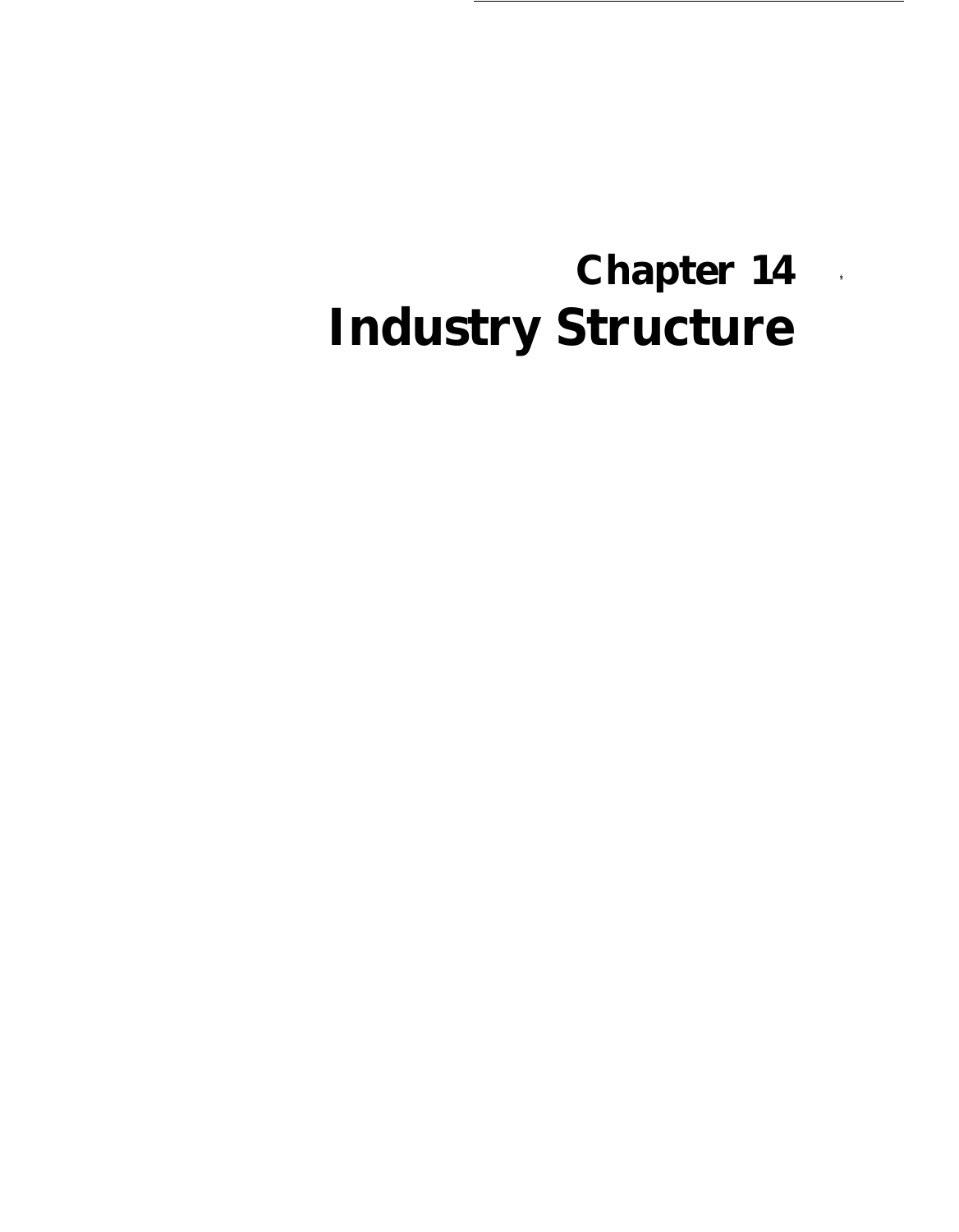### **Contents**

| Page |
|------|
|      |
|      |
|      |
|      |
|      |
|      |
|      |

#### LIST OF TABLES

| Page<br>Table No.                                                      |
|------------------------------------------------------------------------|
|                                                                        |
|                                                                        |
| 11. Desktop and Personal Computer 1980 Worldwide Shipments 150         |
| 12. Minicomputer and Small Business Computer 1980 Worldwide            |
|                                                                        |
|                                                                        |
|                                                                        |
|                                                                        |
| 16. The Ranking and Revenues of the Top 10 Manufacturers of            |
|                                                                        |
| 17. The 10 Leading Carriers of Digital Data and Their Data             |
|                                                                        |
|                                                                        |
| 19. The Computer Services Industry Structure161                        |
| 20. Estimated 1979 Revenues for the Top Five Independent               |
|                                                                        |
| 21. Industry and Revenue Structure Of Computer Services Industry.  162 |
| 22. The Information Services Industry Structure166                     |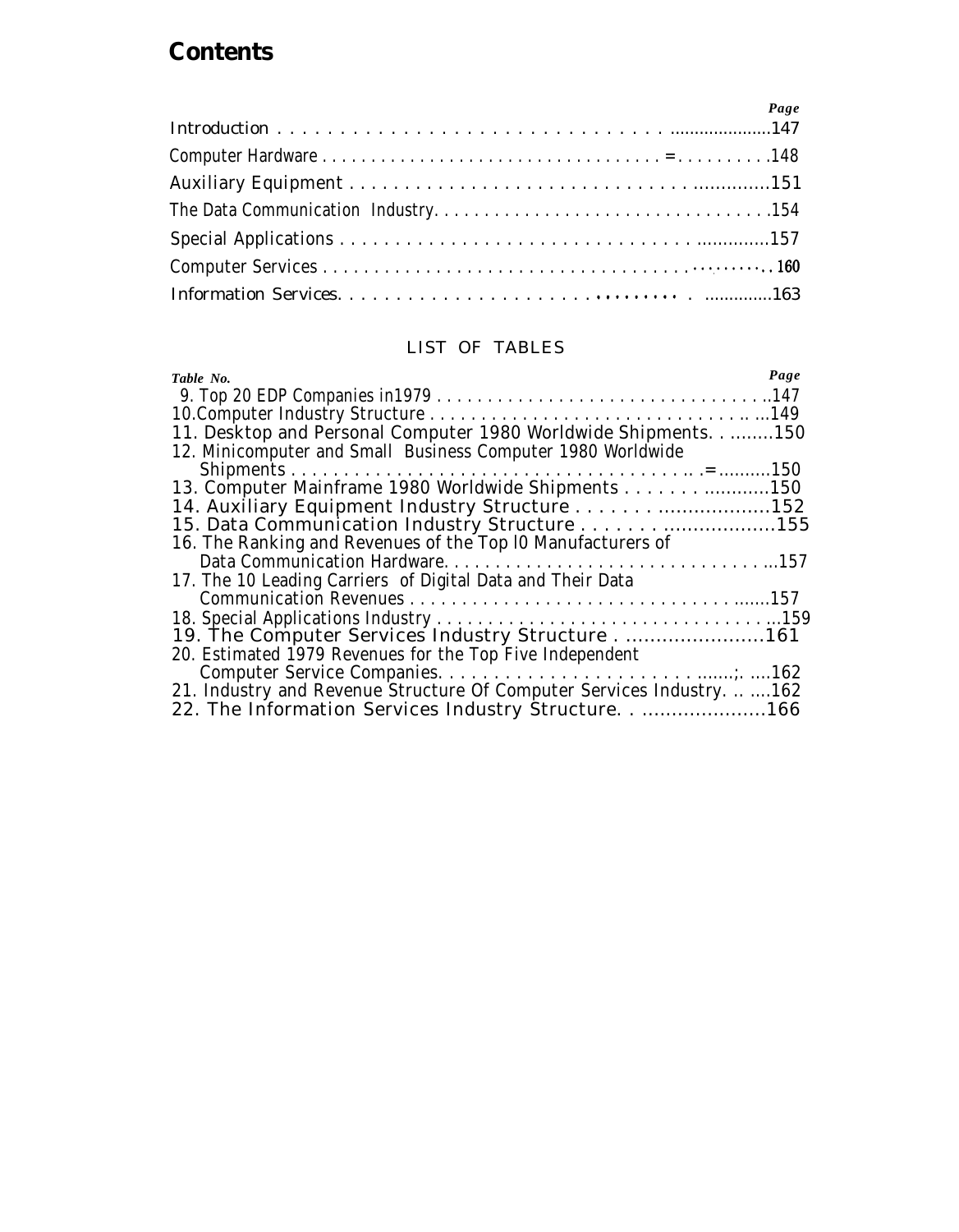## **Chapter 14 Industry Structure**

## **Introduction**

In less than 30 years the electronic data processing (EDP) industry has grown to be a major economic sector of the economy. The total revenues for the industry worldwide were estimated to have been over \$60 billion in 1979. The U.S. industry share of this market was about \$46 billion.

The top 20 domestic companies in the EDP business in order of size are listed in table 9. Some of these firms are also engaged in other types of business, but only their EDP revenues are shown. The total EDP revenues in 1979 of the leader, IBM, were over \$18 billion, nearly eight times those of the next largest company, Burroughs. Revenues of the eighth company, Hewlett-Packard, were nearly twice those of the ninth, Memorex.

The top eight companies are those marketing full lines of general purpose computers,

referred to in both the industry and this report as *mainframe computers.* The rest succeed, in general, by focusing on a more limited market sector—very small machines, very large machines, specialized peripheral hardware, or various types of computer services.

The companies examined in this study range widely in size. While the market is clearly dominated in terms of size by the top eight (70 percent of the total revenues), much of the significant market shifting and innovation that will affect the future of computer use are taking place among the smaller companies. It has been estimated that there are over 4,000 firms in the EDP industry.

Growth in the hardware side of the industry will continue but not spectacularly. Rapidly decreasing prices for hardware will be more than offset by increased sales. How-

|                | Rank Company                           |                   | 1979 EDP<br>revenues<br>$($$ million) | Domestic<br>market | Percentage<br>Principal<br>product                 |
|----------------|----------------------------------------|-------------------|---------------------------------------|--------------------|----------------------------------------------------|
| 1              |                                        | IBM,              | \$18.338                              | 46 %               | Mainframe computers                                |
| 2              | Burroughs                              |                   | 2,434                                 | 59                 | Mainframe computers                                |
| 3              | N C R                                  |                   | 2,404                                 | 46                 | Mainframe computers                                |
| 4              | Control                                | Data              | 2,273                                 | 68                 | Mainframe computers                                |
| 5              | Sperry                                 | R a n d .         | 2,270                                 | 55                 | Mainframe computers                                |
| 6              | Digital Equipment                      |                   | 2,032                                 | 62                 | Mainframe computers                                |
| 7              | Honeywell                              | $\ddotsc$         | 1,453                                 | 67                 | Mainframe<br>computers                             |
| 8              | Hewlett - Packard                      |                   | 1,030                                 | 52                 | Minicomputers                                      |
| 9              | м<br>e<br>$\circ$<br>$\mathbf{r}$<br>m | e<br>$\mathsf{x}$ | 664                                   | 51                 | <b>Memories</b>                                    |
| 1 <sub>0</sub> | General<br>Data                        |                   | 540                                   | 73                 | <b>Minicomputers</b>                               |
| 11             | Storage Technology                     |                   | 480                                   | 88                 | <b>Memories</b>                                    |
| 12             | Xerox                                  |                   | 475                                   | 85                 | Peripherals                                        |
| 13             | <b>TRW</b>                             |                   | 440                                   | 77                 | <b>Services</b>                                    |
| 14             | Texas Instruments                      |                   | 425                                   | 82                 | Minicomputers, terminals,<br>and<br>consumer goods |
| 15             | Computer Sciences                      |                   | 415                                   | 88                 | Services                                           |
| 16             | Automatic Data Processing              |                   | 401                                   | 92                 | <b>Services</b>                                    |
| 17             | G E                                    |                   | 350                                   | 79                 | <b>Services</b>                                    |
| 18             | Electronic Data Systems                |                   | 312                                   | 96                 | <b>Services</b>                                    |
| 1              | 9<br>3                                 | м                 | 310                                   | 81                 | Peripherals                                        |
| 20             | Northern<br>Telecom                    |                   | 300                                   | 65                 | Peripherals                                        |

#### **Table 9.—Top 20 EDP Companies in 1979**

SOURCE: Datamation, July 1980, pp. 98-99.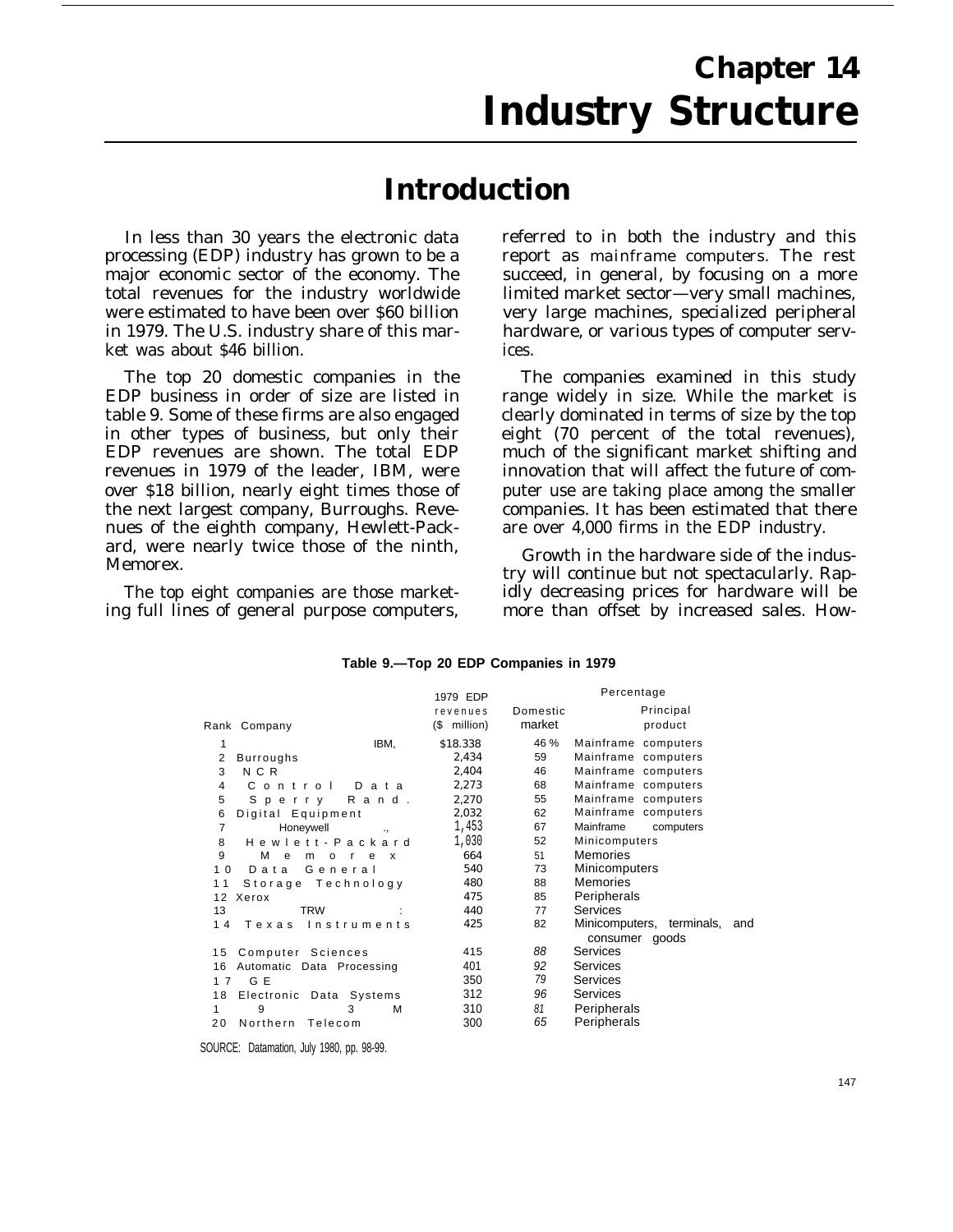**ever, those** companies using **new** computer and communication technologies **to** provide innovative information services **to** individ**uals** and business will grow **the most** rapidly.

The advent of the microcomputer and low**cost** digital communication opens **new** opportunities **to** entrepreneurs. Microproces**sors** lower **the cost of system** implementation **to a** mass-marketable **level;** and readily available, inexpensive communication **tech**nology provides **a** mechanism for **mass** distribution that **has** been lacking in **the** past.

These developments do not necessarily imply that **the** principal participants will change drastically **over the next** 10 **years.** The large EDP and communication corporations **have** been highly adaptable, and **can be** expected **to move** into **these new** services. The traditional information firms, researchers, and publishers **are** merging with **the** newer, high technology computer and **com**munication companies. For example, ABC **has** bought MacMillan Press. On the other hand, Dun & Bradstreet, **an** established retailer of information, has purchased National CSS, Inc., **a** major supplier of computer programing and time-sharing **services,** and Readers Digest **has** purchased The Source, **a new** on-line information service.

This emergence in **the** 1980's of technology-based information service industries **as a** major business **sector is** significant both with respect **to an** overall analysis of market trends and for this assessment. The nature and social consequences of **these new services are** likely **to have a** major impact on Federal policies concerned with information and information processing. The form and availability of these services will, in turn, be affected by Government policy.

A final important characteristic of the U.S. computer and communication industry is its major role in the international market. International sales are concentrated among the top nine corporations, which average from 40 to 50 percent of all the foreign sales. The smaller firms are much less active internationally, probably because they view the domestic market as adequately rewarding and because of the high cost and uncertainty surrounding the marketing of high technology abroad.

## **Computer Hardware**

The computer industry has been highly segregated along product lines for some time. Several companies manufactured socalled "super computers. " Along with a few other firms, they produced a full line of small to large systems. Others specialized in minicomputers. However, the lines between these major categories have blurred as many intermediate size systems, both general and special purpose, have arisen to fill the gaps. The needs of computer users have also shifted substantially, creating more opportunities for small specialized companies to develop.

This evolutionary shifting of products, producers, and user needs makes difficult any attempt to chart historical trends for a particular class of machine. For example, the minicomputer of today is, in some ways, more powerful than a large computer of several years ago. Companies such as Texas Instruments, that used to sell only electronic components for computers, now market entire systems.

The principal characteristics of the computer hardware industry are summarized in table 10 (also see tables 11, 12, and 13). For analytical purposes, the industry has been divided into six sectors. Although the boundaries between them are vague, these sectors are generally recognized by the industry.

The principal characteristics of change in the computer hardware industry are the following :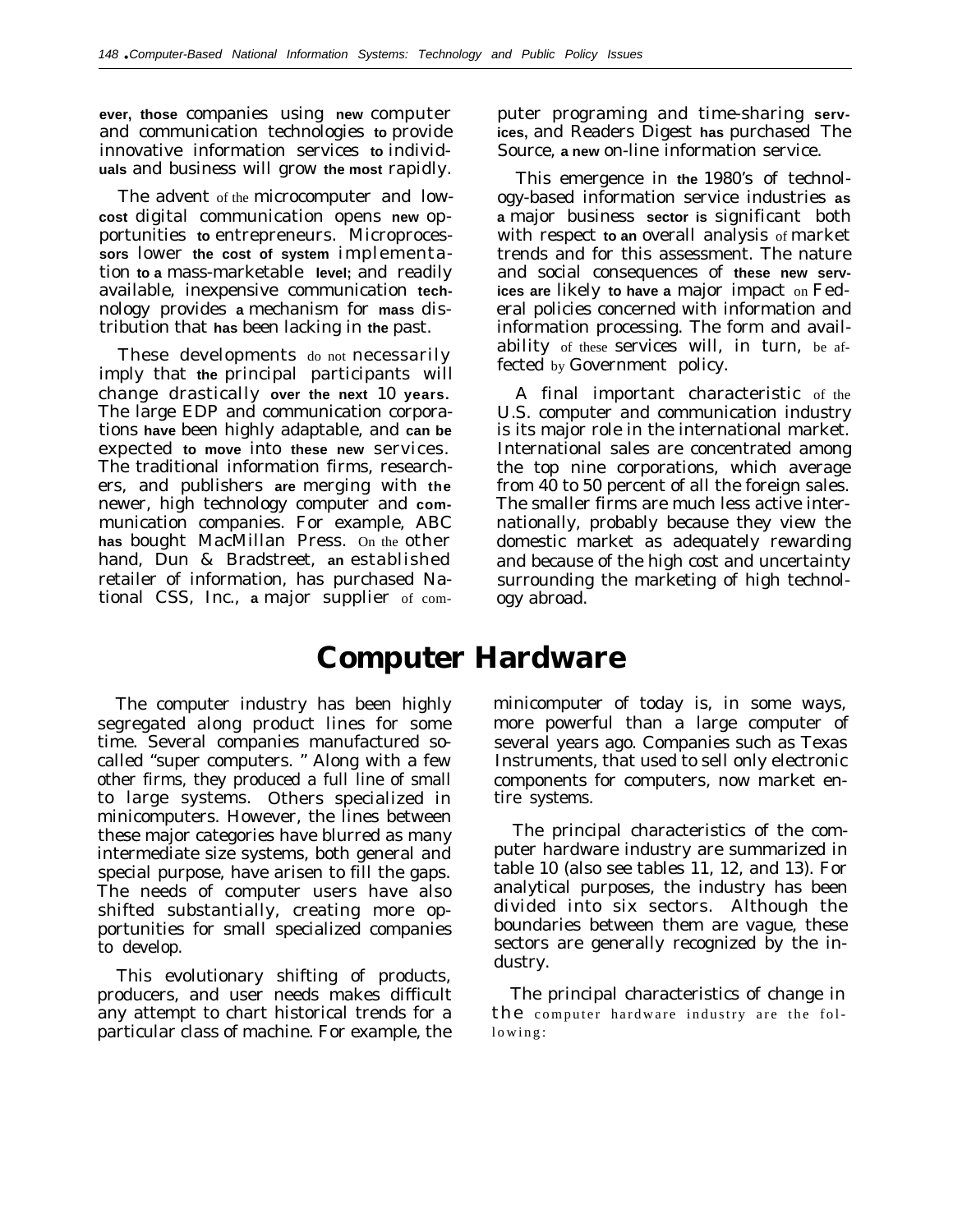#### **Table 10.—Computer Industry Structure**

| Characteristics of hardware                                                                                                           | Purpose and/or use                                                                                                                                                         | Nature of present industry                                                                                                                   | Nature and size of<br>present market                                                                                                              | Future trends                                                                                                                                                                                               |
|---------------------------------------------------------------------------------------------------------------------------------------|----------------------------------------------------------------------------------------------------------------------------------------------------------------------------|----------------------------------------------------------------------------------------------------------------------------------------------|---------------------------------------------------------------------------------------------------------------------------------------------------|-------------------------------------------------------------------------------------------------------------------------------------------------------------------------------------------------------------|
| Microcomputer<br>The smallest sized computers;<br>can fit on one circuit board,<br>and soon on a single silicon<br>chip; inexpensive. | Used as "intelligent" compo-<br>nents for games, appliances,<br>watches, etc., or as the heart<br>of larger general computing<br>systems.                                  | Modest to small companies in<br>terms of electronic data proc-<br>essing revenues.                                                           | Growing rapidly; over \$1 billion<br>by the early 1980's. United<br>States leads with increasing<br>competition from West Ger-<br>many and Japan. | Growth rate between 30 to 40<br>percent per year. Sales<br>growth from \$100 million in<br>1977 to \$1 billion in early<br>1980's. Small firms being ac-<br>quired by large international<br>conglomerates. |
| Personal or desktop computer (see table 11)                                                                                           |                                                                                                                                                                            |                                                                                                                                              |                                                                                                                                                   |                                                                                                                                                                                                             |
| Small, but fully capable com-<br>puter systems, costing sever-<br>al hundred to a few thousand<br>dollars.                            | For use by individuals in the<br>home, in business, or in<br>school.                                                                                                       | Many small entrepreneurs-"a<br>cottage industry. " Very suc-<br>cessful entry by a consumer<br>electronics retailer, Tandy<br>(Radio Shack). | Individual users. Storefront and<br>mail order sales, 1979 sales of<br>\$500 million.                                                             | Explosive growth of market in<br>next few years. Possible ac-<br>quisition by large consumer<br>product firms and retailers<br>emulating Tandy success.                                                     |
| Minicomputer (see table 12)                                                                                                           |                                                                                                                                                                            |                                                                                                                                              |                                                                                                                                                   |                                                                                                                                                                                                             |
| Small computer systems sell-<br>ing for less than \$50,000.                                                                           | Designed to be used for a ded-<br>icated set of applications with<br>informal, hands-on access.                                                                            | Mix of large and small com-<br>panies. Has provided opportu-<br>nities for new entrepreneurs<br>such as Prime Computer.                      | Shipments of \$4.3 billion in<br>1979. Worldwide market<br>growth rate for past several<br>years of 35 percent.                                   | Growth rate will slow to 25 per-<br>cent per year; relative flatten-<br>ing of market in 1980's; soft-<br>ware gaining in importance.<br>Fewer new entrants.                                                |
| Mainframe computer (see table 13)                                                                                                     |                                                                                                                                                                            |                                                                                                                                              |                                                                                                                                                   |                                                                                                                                                                                                             |
| Medium- to large-scale com-<br>puter systems, costing from a<br>few hundred thousand dollars<br>to several millions.                  | General purpose computers,<br>usually serving several users<br>and applications.                                                                                           | Dominated by several large<br>corporations, with IBM the<br>revenue leader by a wide<br>margin.                                              | The bulk of general computer<br>sales-\$8 billion in 1979.                                                                                        | Continued steady growth, with<br>no major changes in relative<br>positions of the top seven<br>companies. Increased foreign<br>competition.                                                                 |
| Plug compatible computer                                                                                                              |                                                                                                                                                                            |                                                                                                                                              |                                                                                                                                                   |                                                                                                                                                                                                             |
| Electronically equivalent to the<br>equipment of other manufac-<br>turers-usually IBM.                                                | Same as above, but with poten-<br>tially better performance, bet-<br>ter delivery, or lower price<br>than IBM offers.                                                      | A very few companies concen-<br>trating narrowly on particular<br>market opportunities.                                                      | Appears to be surviving new<br>IBM product announcements<br>and growing. Strongest<br>growth is in specialized sys-<br>tems.                      | Risky market, very sensitive to<br>IBM product and price an-<br>nouncements. Not likely to<br>become a significantly large<br>industry, but to prod big com-<br>panies through competition.                 |
| <b>Supercomputer</b>                                                                                                                  |                                                                                                                                                                            |                                                                                                                                              |                                                                                                                                                   |                                                                                                                                                                                                             |
| Extremely large, powerful com-<br>puters.                                                                                             | Predominantly for scientific<br>and technological applica-<br>tions requiring large amounts<br>of computing and data analy-<br>sis, e.g., meteorological fore-<br>casting. | A few companies-most spe-<br>cialize in this type of system.                                                                                 | Small, specialized market, esti-<br>mated at about \$500 million.                                                                                 | Market growing more diversi-<br>fied. Will continue to be im-<br>portant but relatively small.<br>IBM may bring in a totally<br>new system; potential growth<br>of foreign sales.                           |

SOURCE: Off Ice of Technology Assessment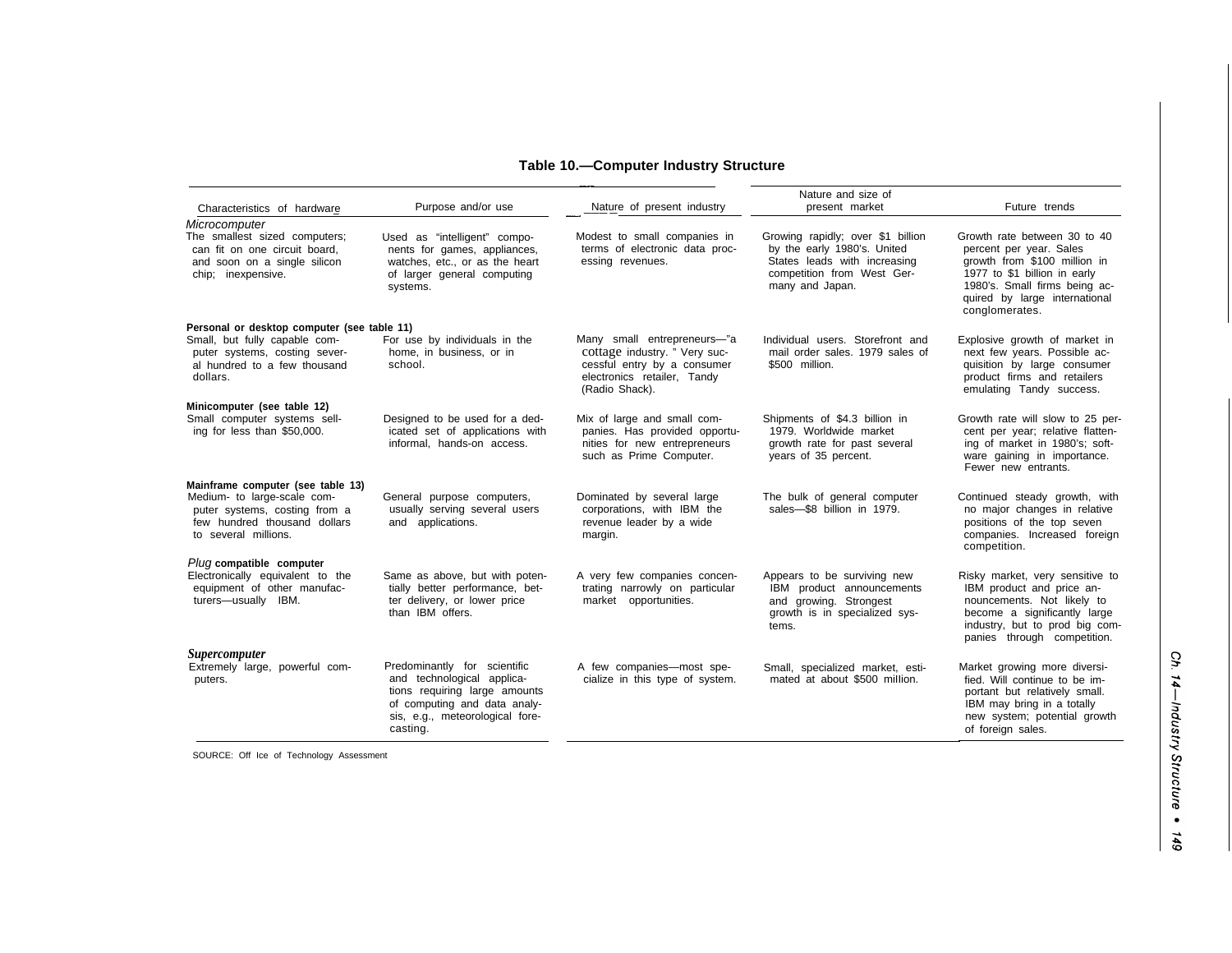#### **Table 11 .—Desktop and Personal Computer 1980 Worldwide Shipments**

| <b>By units</b>                                       | 444,000 units total |
|-------------------------------------------------------|---------------------|
| Tandy-Radio Shack .,                                  | 25%                 |
| Commodore                                             | 23                  |
| Apple.                                                | 17                  |
| Hewlett-Packard .,, .,                                | 6                   |
| IBM                                                   | $\overline{2}$      |
|                                                       | 27                  |
| By revenue                                            | \$1.9 billion       |
| Hewlett-Packard,  .,                                  | 21%                 |
| Apple. $\cdots$ . $\cdots$ . $\cdots$ . $\cdots$      | 10                  |
|                                                       | 9                   |
| Tandy-RadioShack ,.,                                  |                     |
| Tektronix, , ., ., .                                  | 3                   |
| Others.<br>المستناد المستناد المستناد والمتناور<br>٠, | 50                  |
|                                                       |                     |

--<br>SOURCE International Data Corp. 1981 Computer Indusfry Briefing Session, p.D-8

| Table 12.—Minicomputer and Small Business |
|-------------------------------------------|
| <b>Computer 1980 Worldwide Shipments</b>  |

| Minicomputer <sup>®</sup>                                                         |                     |
|-----------------------------------------------------------------------------------|---------------------|
| By units                                                                          | 137,000 units       |
| Digital Equipment Corp., ., ., ,                                                  | 44%                 |
| General<br>Data<br>and the state of the state of                                  | 14                  |
| Hewlett-Packard ., ., , .,, ., .,                                                 | 8                   |
|                                                                                   | $\overline{7}$      |
| Honeywell Information Systems.                                                    | 4                   |
|                                                                                   | 23                  |
| By revenue                                                                        | \$6.35 billion      |
| Digital Equipment Corp.,                                                          | 34%                 |
| Hewlett-Packard                                                                   | 16                  |
|                                                                                   | 11                  |
| Honeywell information Systems,                                                    | 7                   |
|                                                                                   | 6                   |
|                                                                                   | 26                  |
| Small business computer <sup>b</sup>                                              |                     |
|                                                                                   |                     |
| By units                                                                          | 71,000 units        |
| IBM, , ,                                                                          | 33%                 |
|                                                                                   | 23                  |
| Digital Equipment Corp., , ,                                                      | 12                  |
| National Cash Register                                                            | 11                  |
| Wang<br>ومناديات والروابين ومنادي والمنادي والمنادي والمنادي                      | 8                   |
| Burroughs $\dots \dots \dots \dots \dots \dots \dots \dots \dots$                 | $\overline{7}$      |
|                                                                                   | 6                   |
| By revenue                                                                        | \$3 billion         |
|                                                                                   | 33%                 |
|                                                                                   | 28                  |
| National Cash Register                                                            | 10                  |
|                                                                                   | 10                  |
| Digital Equipment Corp, ,                                                         | 8                   |
| <b>Burroughs</b><br>ومنادين والمستحدث والمنادين والمناور والمراوي<br>Data General | $\overline{7}$<br>4 |

a lnternational Data Corp 1981Computer industry Briefing Session, p. D-4. °International Data Corp 1981Computer Industry Briefing Session, **p**.6

#### **Table 13.—Computer Mainframe 1980 Worldwide Shipments'**

|      |                                   | Revenues             |         |
|------|-----------------------------------|----------------------|---------|
| Rank | Company                           | (\$millions) Percent |         |
|      |                                   |                      | 62.4%   |
| 2    | HIS,                              | 1,550                | 9.1     |
| 3    | Sperry Univac,,,,,                | 1.410                | 8.3     |
| 4    | Burroughs.,,                      | 1.000                | 5.9     |
| 5    |                                   | 480                  | 2.8     |
| 6    | $C$ D $C$                         | 400                  | 2.3     |
|      | Amdahl                            | 380                  | 22      |
| 8    |                                   | 205                  | 1.2     |
| 9    | National ,                        | 190                  | 1.1     |
| 10   | $Cay.$ ,,,,,,,                    | 50                   | 0.3     |
| 11   | Magnuson. ,                       | 35                   | 0.2     |
| 12   | $IPL., \t\t\t\t \t\t\t \t\t \t\t$ | 10                   | 0.1     |
| (b)  | Compatible peripherals, .,        | 700                  | 4.1     |
|      | Totals \$17.060                   |                      | 100.070 |

<sup>a</sup>Shipments of *large general* purpose computers only Companies listed may derive significant additional revenue from shipments of other types of computer systems <sup>b</sup>Value of shipments of plug-compatible peripherals produced by many smaller

companies

SOURCE International Data Corporation 1981 *Computer Industry Briefing Ses***sion,** p **C-3.**

- The mainframe business is still the major component of computer sales and will be for the foreseeable future. IBM has the largest market share by far, and there is no evidence that its lead is shrinking.
- The growth rate for sales of very small systems–desk-top or personal computers—will be very high, while the historically high rates of growth for larger systems will level off somewhat.
- In response to the changing nature of the computer marketplace, more emphasis will be placed on retail marketing and customer services. Retail firms not traditionally associated with computers will enter the small computer field.
- The explosive growth of the microprocessor industry maybe slowed by limited production capacity and by the increasingly high costs of design and tooling for new applications.
- There has been recent evidence of a  $\bullet$ trend toward acquisitions of small semiconductor companies by large firms. According to one report, of 36 new semi-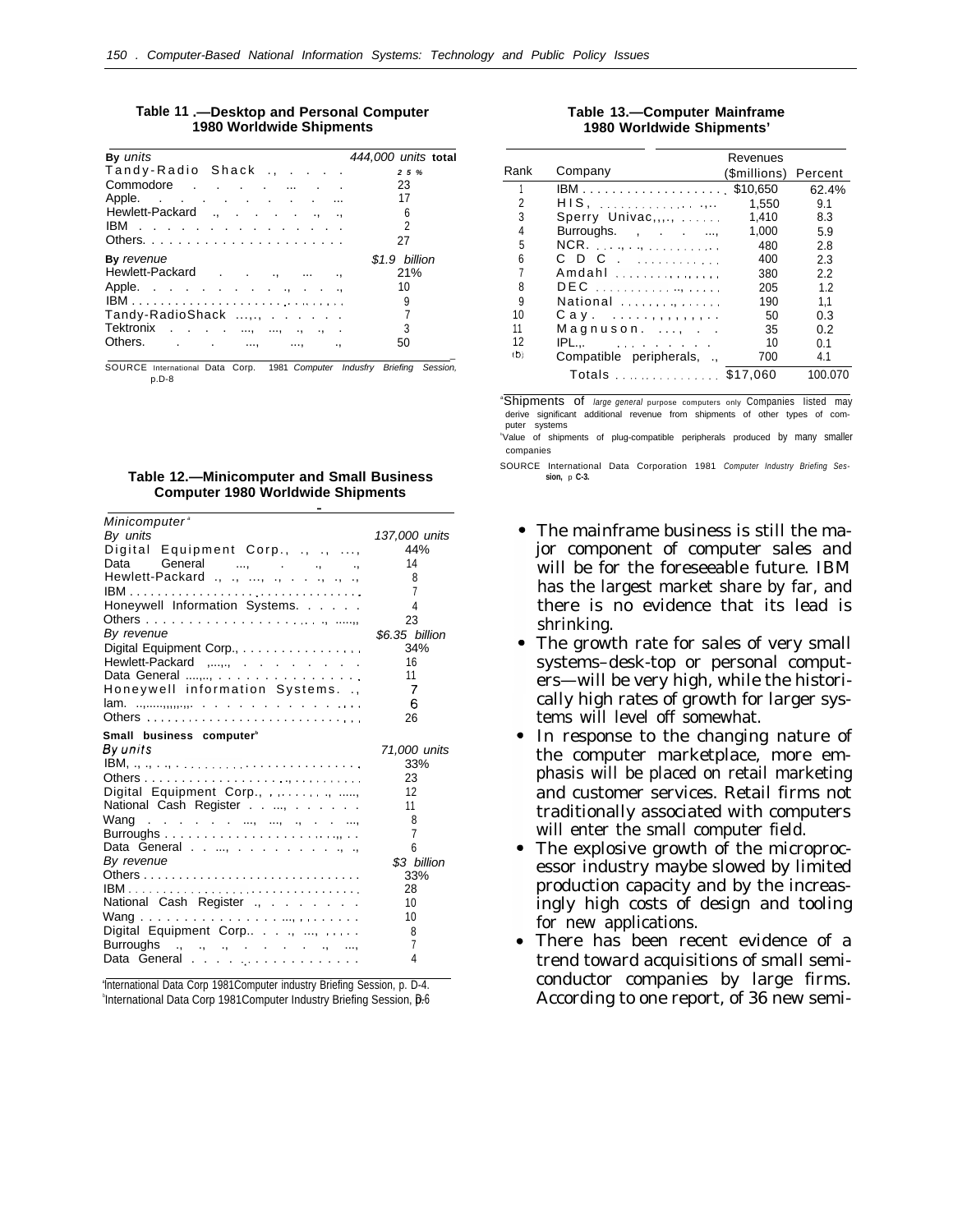conductor companies formed since 1966, only seven remain independent. Many of the acquisitions have been by foreign firms: French, West German, Japanese, Canadian, and Dutch.

● While foreign competition has made some inroads in electronics sales, and computer manufacturers are wary, particularly of Japanese competition, no evidence of any substantial impact on

## **Auxiliary Equipment**

Many companies have successfully competed in the computer market by providing the peripheral equipment—terminals, memories, and the like—that extend the capabilities of existing computer systems. This independent peripheral market can be roughly divided into two parts–equipment in direct competition with that offered by the system vendor, and specialized hardware not commonly manufactured by the mainframe companies.

Most mainframe computer companies sell a wide range of peripheral devices for information storage and for input and output of data. However, other manufacturers claim that by specializing in some specific category of device they can offer better quality at a lower price. Often, in fact, these units are sold to the computer system manufacturer, which in turn puts its own name on them. The total auxiliary equipment market is estimated at around \$7 billion or more. Thus, even though the major mainframe manufacturers take a large portion of that market, the remainder is well worth competing for.

The categories of equipment shown in table 14 below are not a complete list. The range of accessory equipment sold for computers is extremely wide.

The industry for auxiliary equipment has the following principal characteristics:

the domestic computer hardware market exists at present. The microprocessor and personal computer markets seem to be most vulnerable to such threats.

- Particularly in the small machine and special application markets, there appears to be wide opportunity for entrepreneurs to innovate and make a successful market entry.
- All of the major manufacturers offer a wide assortment of peripheral equipment for use with their systems, and the sale of this equipment constitutes a major portion of the market. However, there is an active and profitable group of independent manufacturers selling equipment of all types. In many cases, the large computer corporations have an agreement whereby they purchase this independent hardware and put their own brand name on it.
- Users are more likely to accept new and improved devices as they come on the market, because it is much easier to change auxiliary equipment with minimum disruption of their operations. Furthermore, different auxiliary equipment can perform an identical function with a greater variety of possible internal technologies and designs. These two advantages lead to market opportunities for inventors and, hence, to profitable new enterprises.
- Much of the interest in the area of data storage is concentrated on large and inexpensive bulk memories. Current activity is in bubble memory and floppy disk technology, although the use of the video disk for very cheap data storage is also being explored and appears likely in a few years.
- The terminal industry is growing quickly, matching the growth in the use of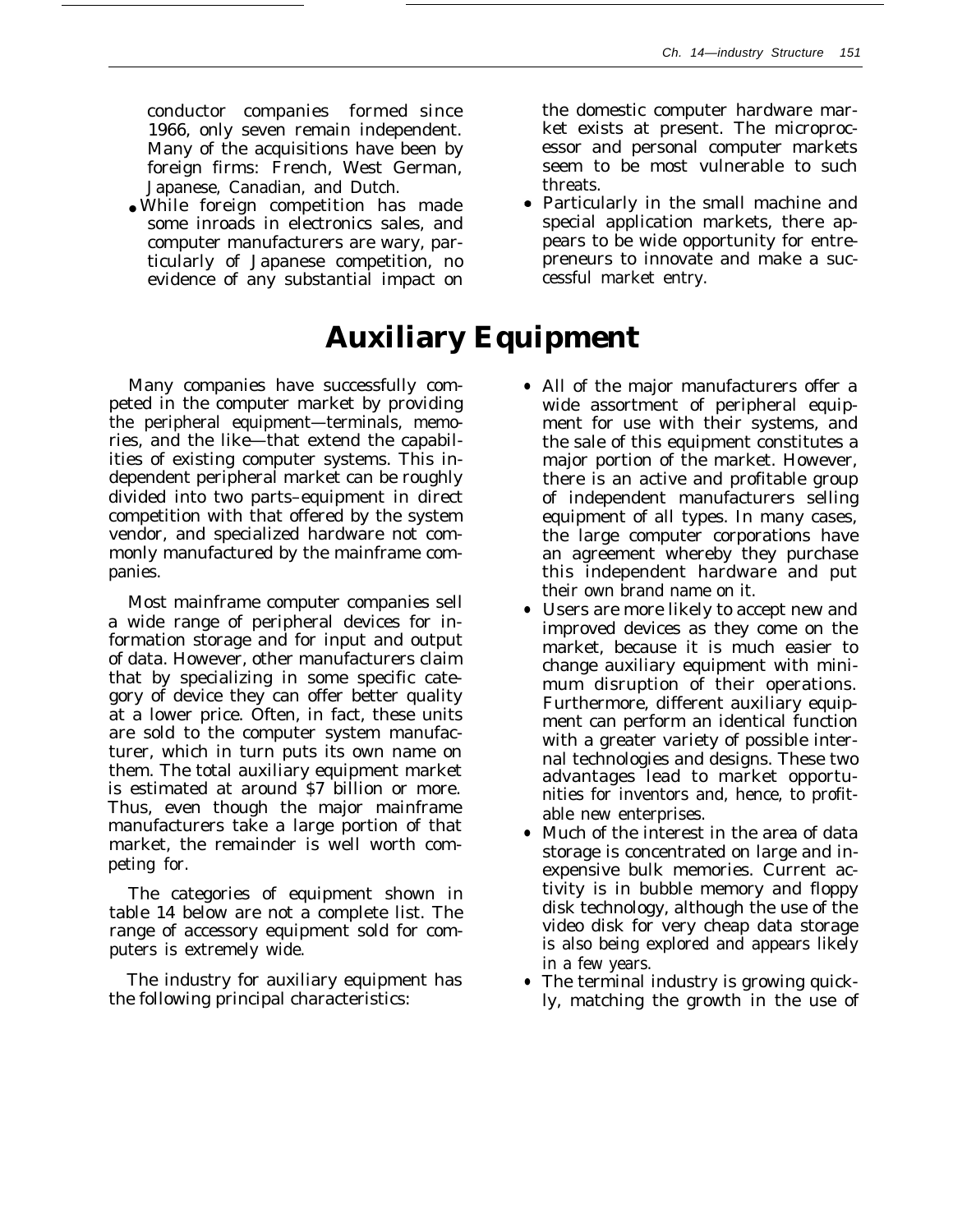| Characteristics of hardware                                                                                                                                                                                                                                                                                           | Purpose and/or use                                                                                                                                                                                                                                  | Nature and size or present industry                                                                                                                                                                                                                                          | Nature and size of present market                                                                                                                                                                                                                           | Future trends                                                                                                                                                                                                                                                                                                                                                                                                                                                                           |
|-----------------------------------------------------------------------------------------------------------------------------------------------------------------------------------------------------------------------------------------------------------------------------------------------------------------------|-----------------------------------------------------------------------------------------------------------------------------------------------------------------------------------------------------------------------------------------------------|------------------------------------------------------------------------------------------------------------------------------------------------------------------------------------------------------------------------------------------------------------------------------|-------------------------------------------------------------------------------------------------------------------------------------------------------------------------------------------------------------------------------------------------------------|-----------------------------------------------------------------------------------------------------------------------------------------------------------------------------------------------------------------------------------------------------------------------------------------------------------------------------------------------------------------------------------------------------------------------------------------------------------------------------------------|
| Random access memory devices<br>High-speed, usually uses large-scale<br>integration technology $(500 +$<br>circuits on a single chip), recently<br>IBM Introduced very large-scale<br>Integration (VLSI) technology<br>(several thousand circuits on a<br>single chip) Connects directly to the<br>computer processor | The main storage for data while being<br>used by the computer                                                                                                                                                                                       | All computer manufacturers sell these<br>as an integral part of their systems,<br>also sold by some independents,<br>mostly as IBM compatible<br>equipment                                                                                                                   | Market for Independent vendors has<br>developed, especially for IBM- com-<br>patible products                                                                                                                                                               | Independents are motivated to<br>develop products faster to compete<br>with IBM cheap VLSI technology<br>The market is risky due to the<br>uncertainty over IBM plans                                                                                                                                                                                                                                                                                                                   |
| Bulk memory devices (a) Magnetic tape and fixed head disks<br>Communicates with the central<br>processor through an Intermediary<br>controller, has slower access times<br>and larger capacity.                                                                                                                       | An auxiliary memory device to hold<br>data not currently being used by the<br>system                                                                                                                                                                | Several Independent manufacturers,<br>very competitive. Major suppliers<br>Include firms such as Memorex,<br>Storage Technology, 3M, Xerox, and<br>Ampex                                                                                                                     | Independents can serve a larger<br>potential customer base than any<br>mainframe vendor, because they can<br>design high-performance equipment<br>that can be Interfaced with a variety<br>of computer makes Over \$1 5<br>billion in sales                 | Some Improvements are stall likely,<br>but major breakthroughs are unlike-<br>ly It will still be a common<br>technology during the next decade,<br>but will eventually be replaced by<br>electronic technologies                                                                                                                                                                                                                                                                       |
| (b) Floppy disks<br>Inexpensive, easy-to-handle, and<br>reliable form of bulk memory<br>storage                                                                                                                                                                                                                       | Originally developed by IBM as a<br>control memory for the System 370<br>series of computers At present, It is<br>the medwm-of-choice for small<br>computer systems, Intelligent<br>terminals, word processing systems,<br>and similar applications | Successful area for small<br>entrepreneurs Leading Independent<br>producer is a small, California-based<br>company, founded in 1973-with<br>\$18 million in sales that year<br>Presently, more than a dozen large<br>and small manufacturers in the field                    | Because of applications to small com-<br>puters (see <i>Purpose</i> and/or use col-<br>umn), its market is somewhat dif-<br>ferent from the markets for the<br>predominantly medium- and large-<br>scale systems for magnitude tape and<br>fixed-head disks | The technology is developing rapidly,<br>driven by competetive pressures, and<br>the demand is growing due to the<br>proliferation of small computers                                                                                                                                                                                                                                                                                                                                   |
| (c) Very large memories<br>Stores trillions of bits of Information<br>A few very different technologies are<br>used, e.g., video tape and laser<br>photographics                                                                                                                                                      | Acts as an archive for very large<br>quantities of data, where the<br>information is rarely changed and<br>Infrequently accessed                                                                                                                    | Very few manufacturers, principally<br>Ampex and IBM                                                                                                                                                                                                                         | Limited, special purpose market                                                                                                                                                                                                                             | The demand for this type of storage<br>will grow, but rapid growth will de-<br>pend on the development of new<br>technologies, such as holographic<br>storage, and appropriate software<br>techniques                                                                                                                                                                                                                                                                                   |
| Graphical display equipment: (a) Video graphics<br>Picture displayed on a cathode ray<br>tube with the capability to display<br>color and fully shaded solids.                                                                                                                                                        | Presents computer output graphically<br>for such applications as computer-<br>aided design. Users can interact<br>with the display to control<br>computation or put information into<br>the system                                                  | Has been domain of a few, small<br>companies selling relatively<br>expensive systems to a narrow<br>range of users. As cost of<br>electronics has dropped and more<br>efficient graphics software has been<br>developed, cost of graphics systems<br>has decreased markedly. | The market for full video graphics is<br>growing rapidly as graphics-oriented<br>applications are becoming more<br>accepted by users                                                                                                                        | The further lowering of prices due to<br>the economy-of-scale effect, along<br>with the accumulation of experience<br>are expected to Increase market<br>demand inexpensive systems are<br>Increasingly being incorporated into<br>remote data terminals The<br>prediction is that by 1983, the<br>market for all graphics display<br>terminals will reach \$500 million<br>annually, and for graphical display<br>equipment will grow to a billion<br>dollars or more from the present |

#### **Table 14.—Auxiliary Equipment Industry Structure**

quarter of a billion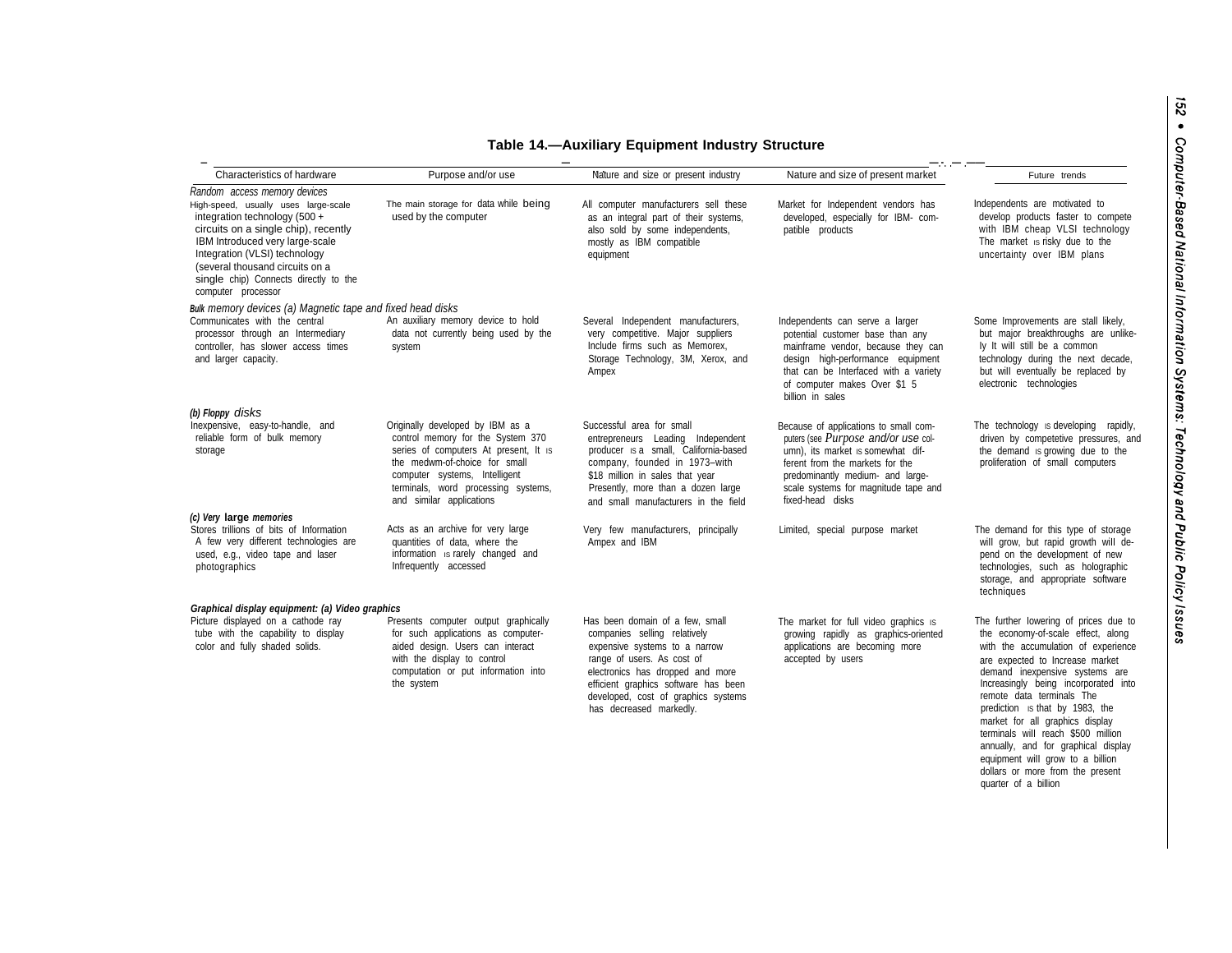| Characteristics of hardware                                                                                                                                                                                                           | Purpose and/or use                                                                                                                                                                                                                                                                                                                                                                                                                                                                                | Nature and Size of present Industry                                                                                                                                        | Nature and size of present market                                                                                                                                | Future trends                                                                                                                                                                                                                                                    |
|---------------------------------------------------------------------------------------------------------------------------------------------------------------------------------------------------------------------------------------|---------------------------------------------------------------------------------------------------------------------------------------------------------------------------------------------------------------------------------------------------------------------------------------------------------------------------------------------------------------------------------------------------------------------------------------------------------------------------------------------------|----------------------------------------------------------------------------------------------------------------------------------------------------------------------------|------------------------------------------------------------------------------------------------------------------------------------------------------------------|------------------------------------------------------------------------------------------------------------------------------------------------------------------------------------------------------------------------------------------------------------------|
| (b)Plotter graphics<br>Picture is drawn by a mechanically<br>controlled pen                                                                                                                                                           | Gets graphical information out of a<br>computer in the form of hard copy                                                                                                                                                                                                                                                                                                                                                                                                                          | Dominated by California Computer<br>Products (Calcomp) The plotters<br>sold by most major computer<br>vendors are made by this company<br>(Vendors put their own names on) | The revenues of Calcomp exceed<br>\$100 million                                                                                                                  |                                                                                                                                                                                                                                                                  |
| <b>Printers</b>                                                                                                                                                                                                                       |                                                                                                                                                                                                                                                                                                                                                                                                                                                                                                   | Mainframe manufacturers dominate.                                                                                                                                          |                                                                                                                                                                  |                                                                                                                                                                                                                                                                  |
| An alphanumeric text is printed on<br>paper Offers a wide range of<br>speeds and technologies from<br>impact printing to photo Xerox<br>Imaging                                                                                       | The principal means of producing<br>printed reports from a computer on<br>paper                                                                                                                                                                                                                                                                                                                                                                                                                   | but there are some successful<br>entries by Independents The<br>principal Independent manufacturers<br>are Centronics and Dataproducts                                     | The revenues of the principal<br>Independent manufacturers are<br>about \$100 million each                                                                       | The market is expected to reach \$36<br>billion by 1985 The development of<br>a reliable printer in the 1980's that<br>would sell below \$1,000 would tap<br>rapidly expanding small computer<br>markets, and would not compete<br>directly with industry giants |
| Data entry systems                                                                                                                                                                                                                    |                                                                                                                                                                                                                                                                                                                                                                                                                                                                                                   |                                                                                                                                                                            |                                                                                                                                                                  |                                                                                                                                                                                                                                                                  |
| Includes these products Keypunches<br>(cards) Keyboard to tape and disk<br>Terminals-wdeo and typewriter<br>Optical readers-bar code, marks, or<br>characters Magnetic character<br>readers Direct data recorders Voice<br>data entry | Gets information into computers,<br>optical and magnetic readers as well<br>as direct data recorders transmit<br>data directly to the computer from<br>the source For readers, the source<br>is a machine-readable code, e g,<br>magnetic characters on a bank<br>check and printed bar codes on<br>grocery items For recorders, direct<br>measurements are made of physical<br>properties, e.g., temperature and<br>pressure Voice recognizers convert<br>oral communication to computer<br>code | Numerous small companies. IBM's<br>domination through the emphasis on<br>punched cards is fading as new,<br>better technologies are coming into<br>use                     | Sales, which were about \$1 77 billion<br>in 1977, are growing at about 15<br>percent per year The market for<br>voice recognizers has been<br>surprisingly good | The market is expected to grow<br>rapidly in the 1980's as the<br>technology improves Data recorders<br>Will become more Important as<br>computers are used for controlling<br>processes both m industry and in<br>the home                                      |

—

#### **Table 14.—Auxiliary Equipment Industry Structure (continued)**

.

SOURCE Off Ice of Technology Assessment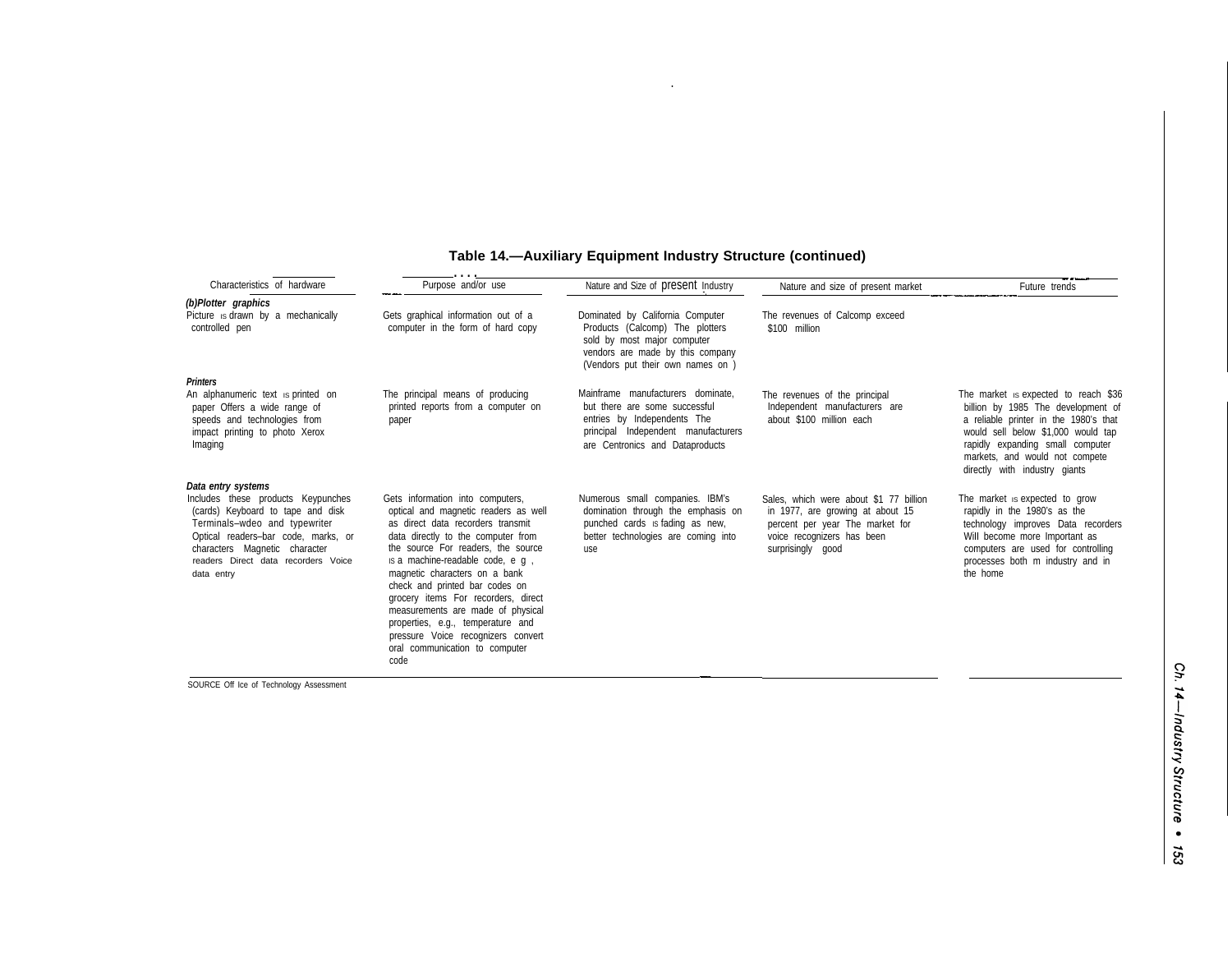communication-based computer appli- toward the use of other media such as cations. The current trend is toward magnetic disks. The most significant graphical display, and putting more trend in the 1980's will be toward syscomputer processing logic in the ter- tems designed to capture information

• Data entry has been moving gradually **away** from the use of punched cards and measurement.

minal itself. directly from the source by voice recognition, by image analysis, and by direct

## **The Data Communication Industry**

The data communication industry produces goods and services necessary to transmit digital data between computers or between computers and a terminal. For convenience, the industry is split into two sectors, the hardware manufacturers and the carriers, as shown in table 15. (The description of the industry presented in this study presents an information processing view. The OTA report on *Telecommunication Technology and Public Policy,* in press, presents a common carrier view of the data communication industry. )

The magazine *Datamation* estimates the total data communication industry to be running currently at over \$4 billion per year, and to be growing rapidly. The carriers have most of the action, nearly three-quarters of the market; AT&T has the biggest individual share, about 56 percent of the total market. The top 10 companies (other than AT&T) in the data communication hardware market are listed in table 16, and the top 10 data carriers in table 17. All revenue estimates are from *Datamation.*

The following comments about the data communication industry appear pertinent:

● The most apparent characteristic of the data communication hardware market is the continued presence of IBM at the top of the list. Even though only one product covered in the survey is offered, a communication front-end processor, IBM's revenues are more than double those of the next largest company. Yet this income represents less than 1 percent of IBM total corporate income.

- There appear to be many healthy small firms in the communication hardware business. Generally, they specialize very narrowly along specific product lines. Six of the 10 companies listed in table 16 are small firms earning most or all of their income in the data communication field.
- The entire market for data communication is still not very large compared with that for other services, principally voice. It is estimated at between \$2 billion and \$3 billion. Accurate numbers are hard to get, because the carriers themselves do not always know when their lines are being used to carry voice or data.
- Most experts expect a major explosion of the market for data communication over the next two decades. The most interesting developments are the plans of some very large corporations for providing sophisticated data communication services in the near future. Although behind schedule, AT&T's ACS (Advanced Communications System), should begin operation soon. IBM and Aetna are underwriting a new corporation, SBS (Satellite Business Systems), to provide such services. Exxon is reputed also to be planning services of this kind. A highly flexible system will be offered by these companies that is designed specifically for high-speed data transfer in many forms—e.g., com-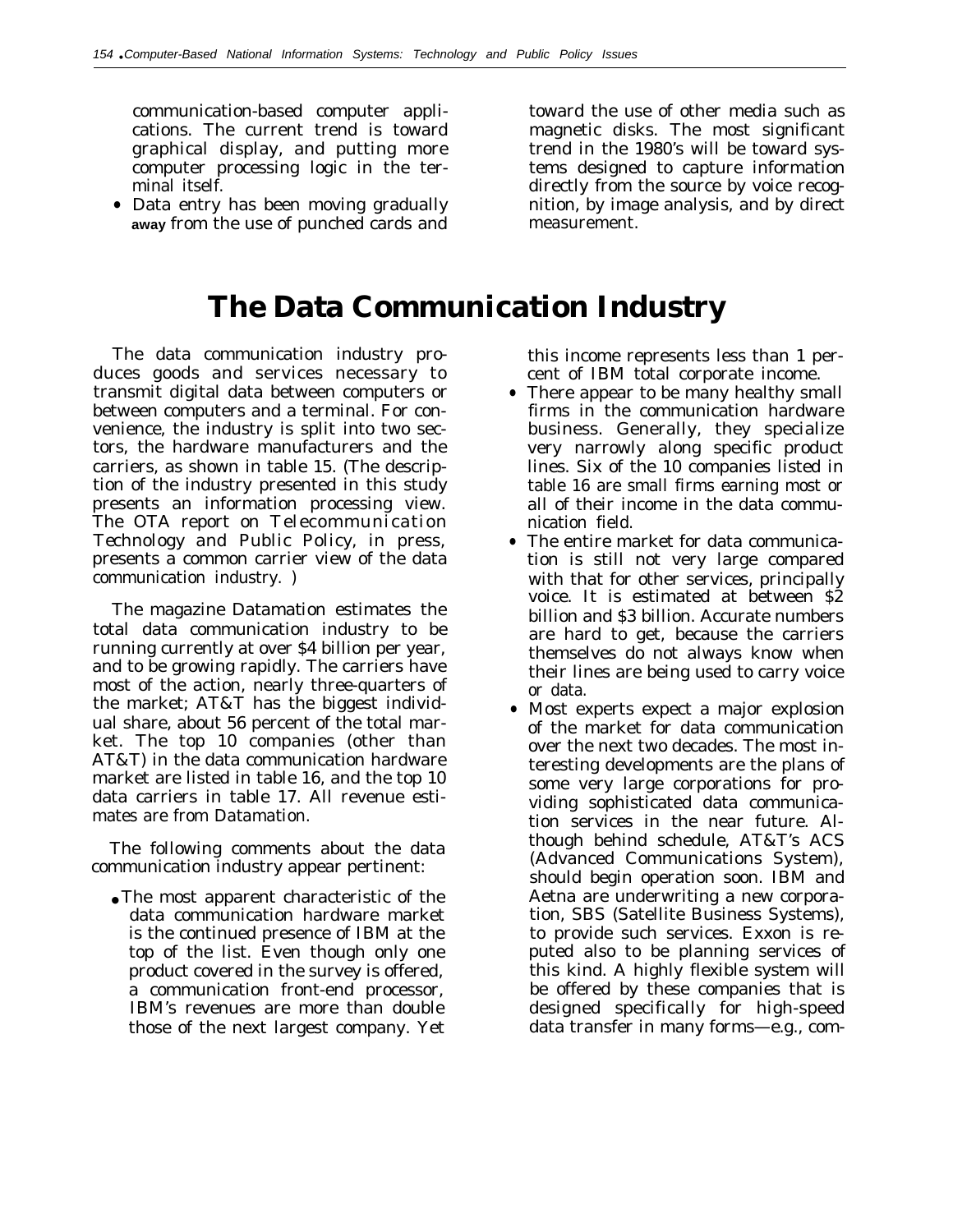#### **Table 15.—Data Communication Industry Structure**

| Characteristics of hardware                                                                                                                                                                                                                                                                                                                           | Purpose and/or use                                                                                    | Nature of present Industry                                                                                                                                                                                                                                                                                                                                                                               | Nature and size of present market                                                                                                                                                                                                                                                                         | Future trends                                                                                                                  |
|-------------------------------------------------------------------------------------------------------------------------------------------------------------------------------------------------------------------------------------------------------------------------------------------------------------------------------------------------------|-------------------------------------------------------------------------------------------------------|----------------------------------------------------------------------------------------------------------------------------------------------------------------------------------------------------------------------------------------------------------------------------------------------------------------------------------------------------------------------------------------------------------|-----------------------------------------------------------------------------------------------------------------------------------------------------------------------------------------------------------------------------------------------------------------------------------------------------------|--------------------------------------------------------------------------------------------------------------------------------|
| Hardware manufacturers (table 16) (a) Front-end processors<br>Small specialized processors<br>dedicated to controlling<br>communications they are located<br>between the main computer and the<br>communication network                                                                                                                               | Control communications by handling<br>all the messages between the main<br>computer and the terminals | IBM dominates with the 370X<br>processor for it's own machines<br>Other major computer vendors are<br>also principal suppliers The two<br>largest Independents are Comten<br>Inc., with over \$37 million in front-<br>end processor revenues<br>and<br>Computer Communications<br>Inc.<br>with over \$17 million The number<br>of minicomputers bought to serve in<br>this capacity cannot be estimated | Total sales approached \$400 million<br>in 1979 Due to the growth of<br>Communication based applications<br>an independent industry is arising to<br>market these processors which for<br>many years mainframe<br>manufacturers have been providing<br>as standard add-on equipment for<br>their machines | Will grow rapidly paralleling the<br>trend toward the application of<br>Integrating data communication and<br>computer systems |
| (b) Modems and multiplexors<br>Modems change the electric<br>characteristics of the data signal to<br>be transmitted on the communication<br>line from digital to audio-to match<br>the requirement of a communication<br>system to transmit voice<br>Multiplexors mix multiple data<br>messages into a single stream of<br>information down the wire | Adapt computer systems and<br>terminals to the communication<br>systems designed to carry voice       | AT&T is a major supplier of modems<br>(estimates are that Bell has as many<br>in use as the entire Independent<br>market)<br>Mutiplexors are supplied mainly by<br>Independent manufacturers<br>principally Motorola Racal-Milgo.<br>General Data Comm Paradyne and<br>Rixon All but the first one are small<br>companies with their principal<br>revenues from this market                              | 1979 Independent market estimated<br>at over \$450 million.                                                                                                                                                                                                                                               | Similar to above, except that these<br>functions may be Included to some<br>extent in new data communication<br>services       |
| (c) Network/node controllers<br>These are a recent concept which<br>look and perform very much like<br>front-end processors They are<br>located within the communication<br>network                                                                                                                                                                   | Principally control data flow through a<br>complex network of computers and<br>communication lines    | Supplier picture is not clear It<br>appears to be dominated by two<br>Independents, Comten and Computer<br>Communications Inc.                                                                                                                                                                                                                                                                           | A new market motivated by the<br>evolution of distributed processing<br>systems containing several<br>computers Interconnected on a<br>communication network In 1979<br>sales were about \$70 million                                                                                                     | Similar to above                                                                                                               |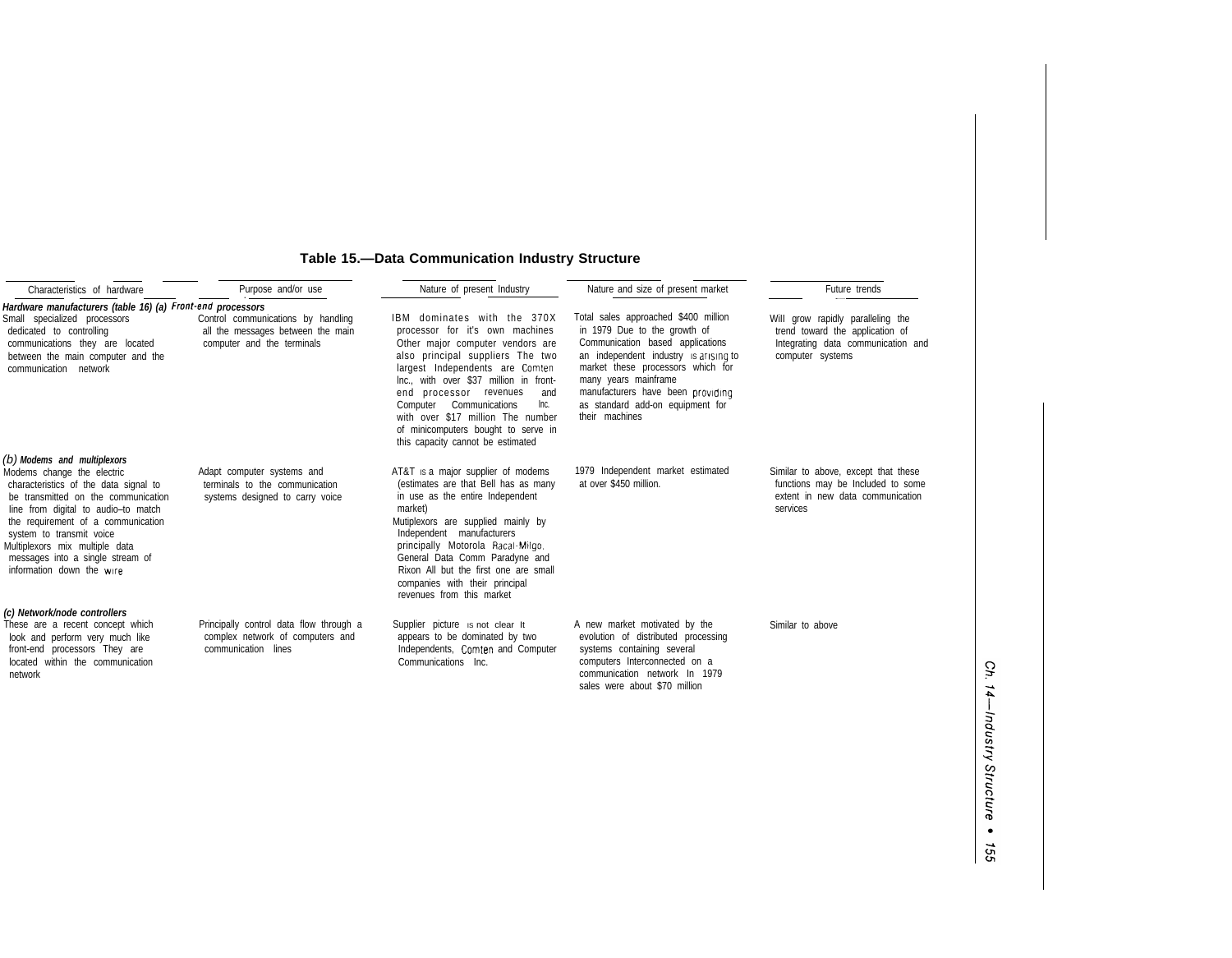#### **Table 1** S.—Data **Communication Industry Structure (continued)**

| Characteristics of hardware                                                                                                                                 | Purpose and/or use                                                                                                                                                                                                                                                                                                                                                  | Nature of present industry                                                                                                                                                                                                                                                                          | Nature and size of present market                                                                                                                                                                                                                                                                                                                                               | Future trends                                                                                                                                                                                                                                                                                                                                                                                                                             |
|-------------------------------------------------------------------------------------------------------------------------------------------------------------|---------------------------------------------------------------------------------------------------------------------------------------------------------------------------------------------------------------------------------------------------------------------------------------------------------------------------------------------------------------------|-----------------------------------------------------------------------------------------------------------------------------------------------------------------------------------------------------------------------------------------------------------------------------------------------------|---------------------------------------------------------------------------------------------------------------------------------------------------------------------------------------------------------------------------------------------------------------------------------------------------------------------------------------------------------------------------------|-------------------------------------------------------------------------------------------------------------------------------------------------------------------------------------------------------------------------------------------------------------------------------------------------------------------------------------------------------------------------------------------------------------------------------------------|
| (d) Terminals<br>Any human-operated input-output<br>device through which information<br>can enter or leave a communication<br>network                       | Connect a human user with a<br>computer                                                                                                                                                                                                                                                                                                                             | Appears to range from large,<br>mainframe manufacturers to small<br>specialist companies, Some merging<br>may be possible between small<br>computer and terminal industries, as<br>terminals become more "Intelligent"<br>and small computersgain more<br>communications capability                 | Estimated to be large-over \$1<br>billion-and growing rapidly. A vast<br>market exists for high-quality, low-<br>cost hard-copy printed output, now<br>too costly relative to the small<br>computer to which it may be<br>attached A high demand is<br>anticipated for terminals,<br>concomitant with a projected<br>explosive market growth for small<br>and networked systems | Terminal costs will fall, but not as<br>fast as electronics "Intelligent<br>terminals" will dominate the 1980's<br>market, and be indistinguishable<br>from small computers with<br>communication capabilities There<br>will be a shift to more sophisticated<br>graphics terminals capabilities,<br>including color and half-tone, will be<br>built into terminals, thus obviating<br>the need for putting them on the<br>main computers |
| (e) Other devices<br>A miscellaneous group of relatively<br>cheap specialized devices, for<br>managing and testing<br>communication network                 | These are for setting up and<br>maintaining a data communication<br>network Includes such devices as<br>those for monitoring communication<br>lines for data accuracy and<br>performance and those for tracing<br>errors in a network system, also<br>voice response units that interface a<br>computer on one end of a telephone<br>line with a human on the other | Racal-Milgo and Northern Telecom,<br>which largely produce test<br>equipment, are the principal<br>suppliers                                                                                                                                                                                        | A still quite small market relative to<br>the entire communication market.<br>but amounts to over \$100 million                                                                                                                                                                                                                                                                 | This will continue to be a relatively<br>small market                                                                                                                                                                                                                                                                                                                                                                                     |
| Data carriers (see table 17)<br>The medium that is used to transport<br>or carry communication data or<br>informatlin, e.g., AT&T long lines,<br>satellites | To transfer data such as computer<br>data, electronic mail, facsimile, and<br>video conferencing with a high<br>degree of flexibility at high speeds                                                                                                                                                                                                                | Currently, AT&T is the principal data<br>earner Most other major carriers<br>(see table 17) also predominantly<br>supply telephone service A<br>competitive industry of pure data<br>communications is developing The<br>high capital requirement will keep<br>the competition to a few large firms | A large data communication market,<br>(\$4 billion in 1979) but still<br>relatively small when compared with<br>voice Accurate figures are difficult<br>to obtain since earners often cannot<br>distinguish whether their lines are<br>carrying data or voice                                                                                                                   | A major explosion of the data<br>communication market is predicted<br>over the next two decades Some<br>very large corporations are moving<br>toward providing sophisticated data<br>communication services m the near<br>future. New services will be based<br>on communication networks with<br>substantial built-m "Intelligence"<br>allowing data storage for future<br>retrieval                                                     |

156 • Computer-Based National Information Systems: Technology and Public Policy Issues

SOURCE : Office of Technology Assessment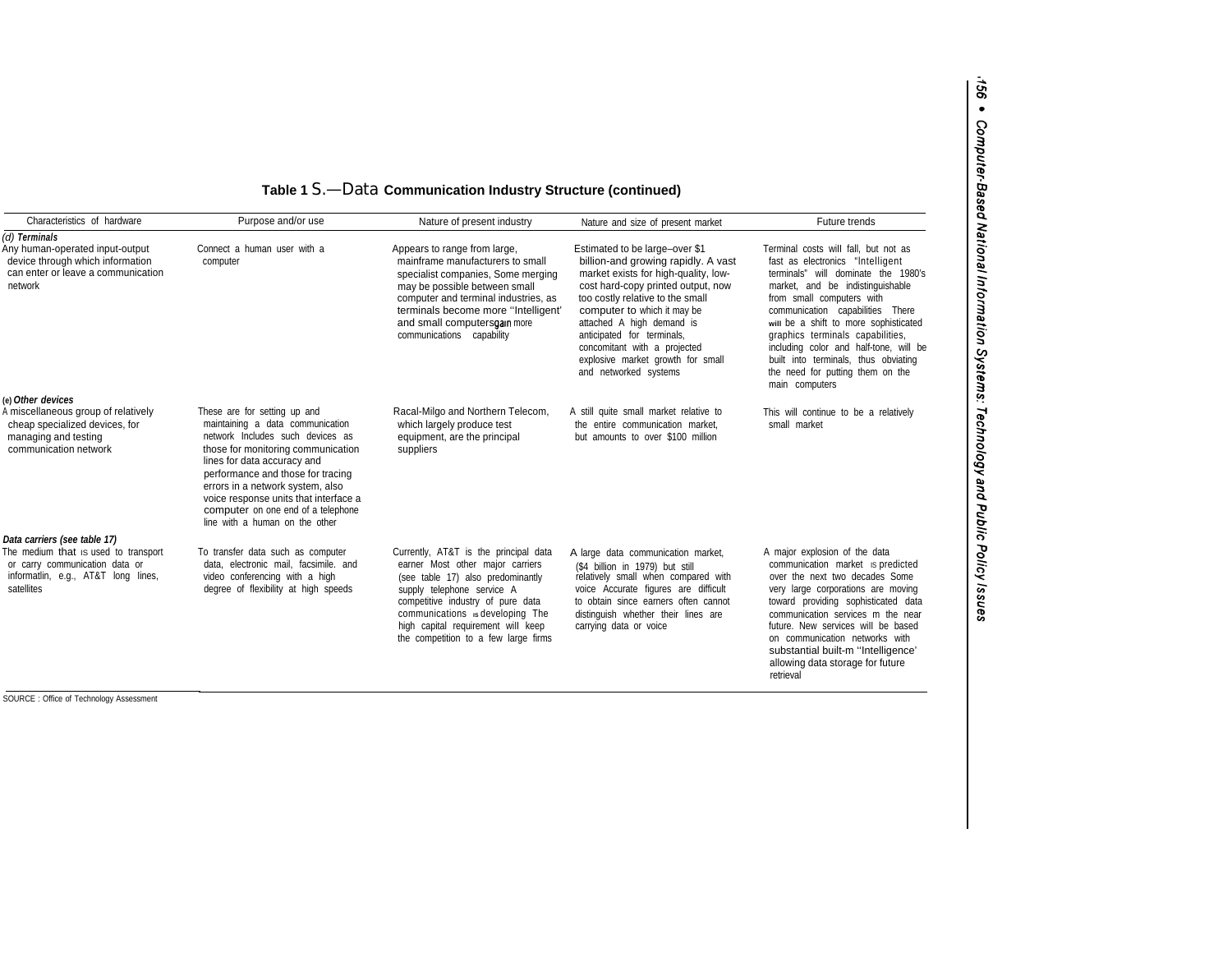| Table 16.—The Ranking and Revenues of the<br><b>Top 10 Manufacturers of Data</b><br><b>Communication Hardware</b> |  |
|-------------------------------------------------------------------------------------------------------------------|--|
|                                                                                                                   |  |

|                |                                        | 1979                  |
|----------------|----------------------------------------|-----------------------|
| Rank           | Company                                | revenues (\$ million) |
|                | IBM                                    | \$158                 |
| $\overline{c}$ | Racal-Milgo.                           | 121                   |
| 3              |                                        | 82                    |
| $\overline{4}$ | Motorola $\ldots \ldots \ldots \ldots$ | 81                    |
| 5              | Memorex                                | 54                    |
| 6              | $3M$                                   | 49                    |
|                | General Datacom.                       | 42                    |
| 8              | Paradyne                               | 41                    |
| 9              | Control Data                           | 40                    |
| ١N             | $Rixon. \ldots \ldots \ldots \ldots$   | 36                    |

SOURCE: Detamation, June 1980, pp. 120-121.

**Table 17.—The 10 Leading Carriers of Digital Data and Their Data Communication Revenues**

|                             | 1979                  |
|-----------------------------|-----------------------|
| Rank Company                | revenues (\$ million) |
|                             | \$2,309               |
|                             | 798                   |
| 3 Western Union             | 451                   |
| 4 ITT World Communications  | 170                   |
| 5 United Telecommunications | 68                    |
|                             | 28                    |
|                             | 24                    |
| 8 Continental Telephone     | 21                    |
| 9 Central Telephone         | 20                    |
| 10 WUL                      | 16                    |

SOURCE: Datamation, August 1980, p. 107

puter data, electronic mail, facsimile, or video teleconferencing.

• These services will be based on communication networks that will have substantial "intelligence" built into them; thus, the services will not easily be classified as pure data carriage or as information processing. Since one industry (communication) is regulated and the other (data processing) is not, acornplicated regulatory problem is created, the resolution of which will allocate a multibillion dollar market among competing industrial giants.

● The computer industry has two strong but contradictory reactions to these developments. They see the evolution of these new services as providing exciting possibilities for new computer-communication applications, some linked on a worldwide scale. Many of the new applacations being planned will serve large multinational corporations or consortiums of smaller users, such as stockbrokerage houses.

On the other hand, some fear that a big winner of this competition for the data communication market would be a monopoly controlling all data communication services worldwide. While the carrier business is not a game for small players, such massive domination by one supplier could be threatening to the hardware and service sectors that are currently promising for the creative small business entrepreneur.

## **Special Applications**

The emergence of microprocessor technology has led to a new type of industry that incorporates the processor into a device that performs *a* specialized function. This type of industry will grow rapidly during this decade, fueled by growing consumer demand for computerized products. Eventually, such markets for computers may dominate the industry and become analogous to those for electric motors. Few consumers purchase them directly, but buy many products in which they are incorporated.

Some of these products will be full computer systems programed to perform specific jobs; for example, the word processing applications discussed later. Others, such as the popular computer games, incorporate intelligence but do not look like computers. These applications are also distinguished from the incorporation of microprocessors in common consumer goods such as microwave ovens and automobile engines. The applications discussed here are new products, offering new, intelligence-based capabilities to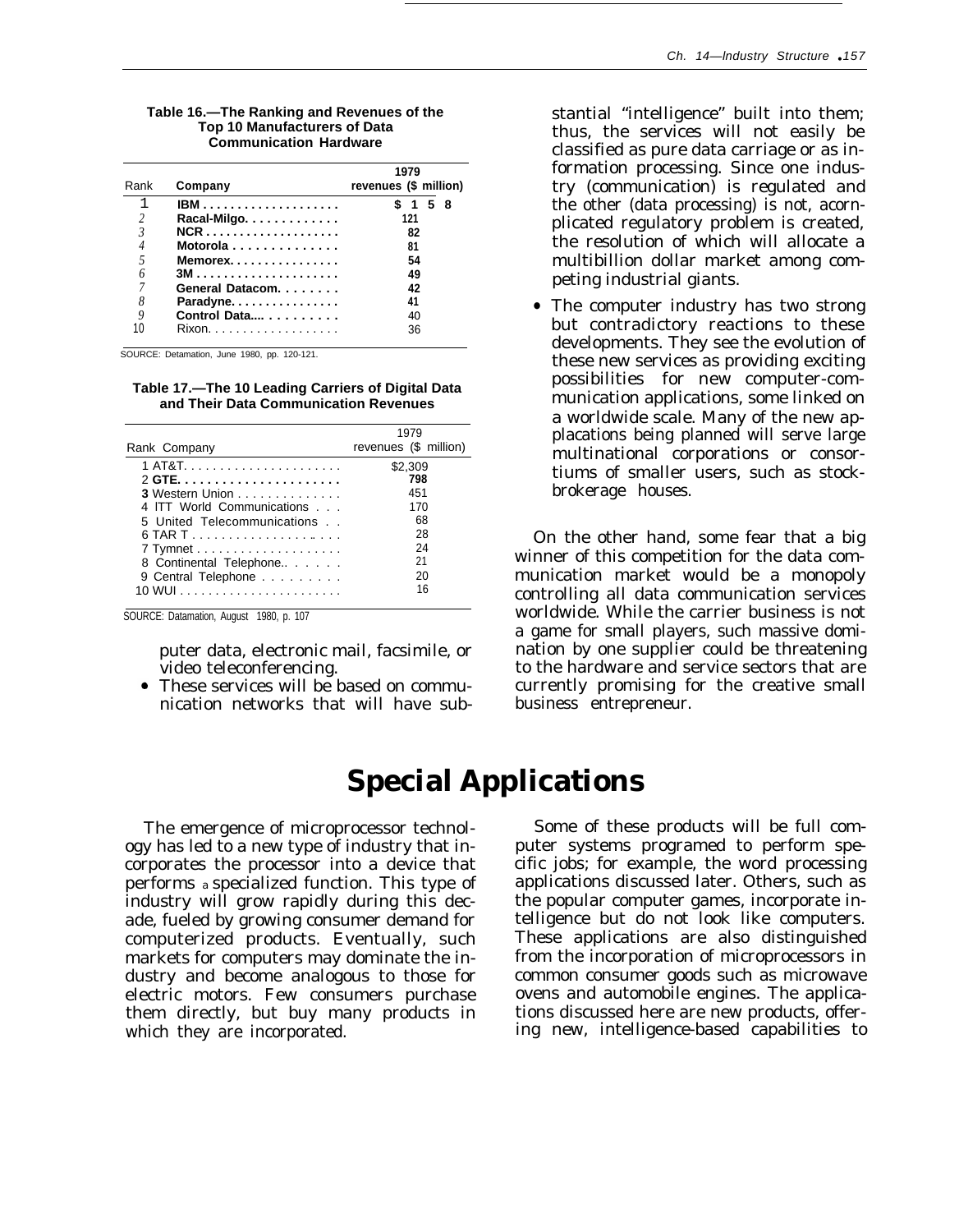their users. It is impossible to describe such an industry generically; therefore a few current examples are provided (see table 18) that illustrate the variety of ways in which this set of industries will develop. Clearly, the opportunities are endless for inventive novel applications of this new technology. The analogy mentioned above with the electric motor is particularly useful in picturing the future potential of this industry sector.

Array Processors: An array processor is a special purpose computational unit designed to solve specific types of mathematical problems. (See ch. 5.) It is normally attached to a general purpose computer system or minicomputer that sets up the data, feeds the problem to the array processor, and puts the answer out in appropriate form. Array processors have become particularly popular for research and engineering applications that involve signal processing or the modeling of large physical systems.

Over 15 firms market these units, ranging from IBM to small companies for which such a processor is the only product. The processors cost between \$5,000 for a small unit on a printed circuit card to several million dollars for Control Data's Star computer. Many small companies (such as Floating Point Systems) and larger ones (such as Raytheon and Westinghouse), which don't engage in the general purpose computer business, have found the lower end (up to \$150,000) of the array processor market to be attractive, and have thus far successfully competed in it.

Speak and Spell": This is a specific product invention of Texas Instruments, which is a leading manufacturer of microelectronics. Unlike some of the other semiconductor companies, which sell their devices wholesale to other manufacturers for incorporation into products, Texas Instruments also produces a line of consumer devices that use their own electronics. These are largely centered on electronic hand and desk calculators and a recently announced personal computer.

In 1978, Texas Instruments produced a small hand-held device that combined their microcomputer technology with some new speech synthesis capabilities to produce a combination toy and teaching aid called "Speak and Spell® ." The device speaks a word and the learner types the word into the machine on a small keyboard. "Speak and Spell"" was an instant success, encouraging Texas Instruments to plan not only improved versions of the original but to find other specialized products that combine speech synthesis and microcomputers.

Translators: The hand-held language translator is a new consumer device that has been appearing in the stores over the last 2 years. It resembles a pocket calculator but has an alphabetic keyboard and a somewhat longer display window. A person types in a word or phrase in one language and reads the translated phrase on the display.

The machine was invented by a small group of entrepreneurs who were not in the electronics business at the time. Forming a company called "Friends Amis, " they developed the design and specifications of the logic chip required. They then contracted with a microprocessor manufacturer to produce the specialized electronics, and arranged with a distributor of consumer electronics to retail them under the distributor's brand name.

The translators were an instant hit, enough so that Texas Instruments and Lexicon have been drawn into the market. Despite the competition, Friends Amis has been a success, turning an initial investment of \$1 million into an \$8 million profit last year on sales of \$30 million. Still growing, the company soon plans to market a handheld computer through an agreement with Matsushita. The Japanese corporation will provide the marketing capability the small company lacks. Besides making money, Friends Amis has, in the words of Fortune magazine, "managed to' father a new branch of consumer electronics. "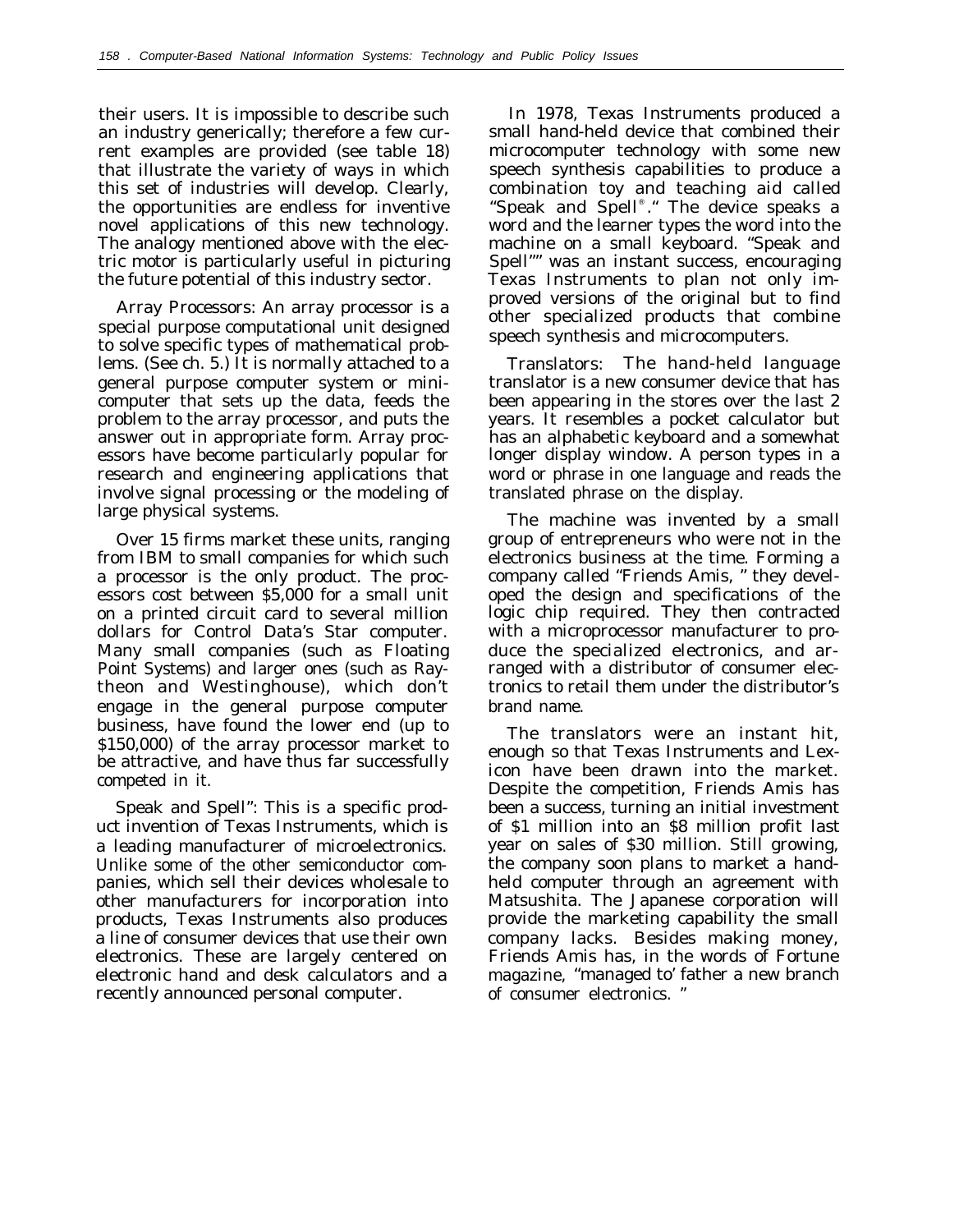#### **Table 18.—Special Applications Industry (examples)**

| Characteristics of hardware                                                                                                                                                                                        | Purpose and/or use                                                                                                                                                       | Nature of present Industry                                                                                                                                                                                                                                                                                                                                          | Nature and size of present market                                                                                                                 | Future trends                                                                                                                                                                                                                                                                                                                                                                                                                                                                                                       |
|--------------------------------------------------------------------------------------------------------------------------------------------------------------------------------------------------------------------|--------------------------------------------------------------------------------------------------------------------------------------------------------------------------|---------------------------------------------------------------------------------------------------------------------------------------------------------------------------------------------------------------------------------------------------------------------------------------------------------------------------------------------------------------------|---------------------------------------------------------------------------------------------------------------------------------------------------|---------------------------------------------------------------------------------------------------------------------------------------------------------------------------------------------------------------------------------------------------------------------------------------------------------------------------------------------------------------------------------------------------------------------------------------------------------------------------------------------------------------------|
| Array processors<br>Specialized units for very economic<br>and fast solutions for particular<br>mathematical problems Usually at-<br>tached to a mini- or general-purpose<br>computer for control and input/output | Research and engineering applications<br>involving signal processing or mod-<br>eling large physical systems                                                             | Units marketed by over 15 firms from<br>IBM to small companies with proc-<br>essor as their sole product cost<br>from \$5000 for smallest unit on<br>printed circuit card to several million<br>dollars for the largest size op-<br>portunities for small entrepreneurs                                                                                             | Research and engineering design<br>laboratories are principal users                                                                               | More specialized designs targeted. al<br>unique types of calculations The<br>potential large revenues from such<br>specialization will stimulate growth                                                                                                                                                                                                                                                                                                                                                             |
| Speak and Spell<br>Consumer electronics device-small<br>hand held combining the manufac-<br>turer's (Texas Instruments) micro<br>computer technology with speech<br>synthesis capabilities                         | Combination toy and spelling teaching<br>aid-machine speaks word then<br>child types it on small keyboard                                                                | Specific product invention of Texas<br>Instruments                                                                                                                                                                                                                                                                                                                  | Instant consumer success                                                                                                                          | The manufacturer will improve pres-<br>ent product and develop additional<br>specialized products combining<br>speech synthesis and microcom<br>pters.                                                                                                                                                                                                                                                                                                                                                              |
| translators<br>Language<br>Consumer electronics device-a hand<br>held language translator with an al-<br>phabetic keyboard and a display<br>window similar to but larger than<br>that on normal calculators        | Type in word or phrase- read off<br>translation on display                                                                                                               | Developed by entrepreneurs originally<br>not in electronics business who con-<br>tracted electronics to microprocessor<br>firms                                                                                                                                                                                                                                     | Consumer electronics success- com-<br>pany that developed product had<br>\$30 million in sales in 1979 on an<br>Initial Investment of \$1 million | Consumer electronics market still<br>growing-several electronics com-<br>panies are entering The unit may<br>evolve into a more general hand-<br>held personal computer                                                                                                                                                                                                                                                                                                                                             |
| Word processors<br>A computerized 'Intelligent'<br>typewriter that stores a document<br>electronically as it is entered, and<br>displays the image on a cathode ray<br>screen                                      | Allows operator to edit and correct<br>text directly in memory, and<br>automates repagination, hyphen-<br>ating and justification Some sys-<br>tems can correct spelling | Principally companies that make or<br>have made computers e g Wang,<br>IBM, and Digital Equipment Corp.<br>Other firms are now entering, il-<br>lustrating new opportunities being<br>opened by cheap electronics, e g<br>Lamer Business Products, a leader<br>in Dictaphone sales Also major firms<br>such as Xerox and Exxon are devel-<br>oping strong positions | Over 80 percent growth in 1979<br>growth expected to continue over 50<br>percent in t 980                                                         | In 1980's Integrated office systems<br>will display sophisticated capabilities<br>for correcting grammar and for-<br>matting text They will merge with<br>new data communication services<br>linking geographically separated of-<br>fices through high speed data com-<br>munication networks offering video,<br>audio, and computer conferencing.<br>and distributed information proc-<br>essing. Electronic archival storage<br>for storing and retrieving information<br>efficiently and easily will be offered |

—SOURCE Off Ice of Technology Assessment

Ch. 14-Industry Structure • 159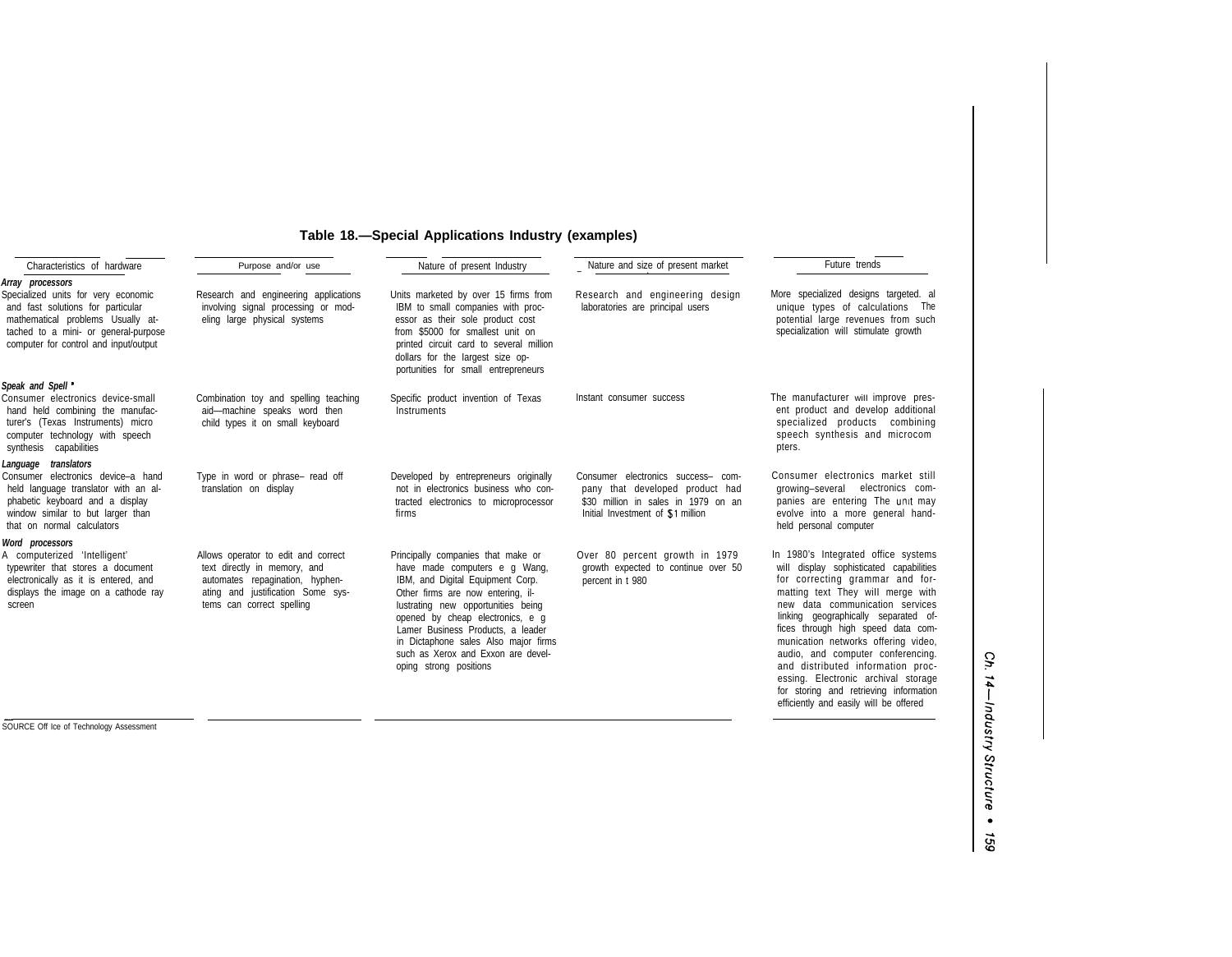Word Processing Systems: These are important new applications around which a major industry will grow in the 1980's. Word processing systems, the first entry in the office automation trend, are designed to increase the productivity of information handling by automating its preparation and flow. The applicable technologies will be drawn from both computers and communication, and the trend will be toward the integration of document preparation, storage, and transmission.

For now, the principal offering on the computer side is the word processor. It is essentially a computerized, intelligent typewriter that stores a document electronically as it is entered, displays the image on a cathode ray screen, and allows the operator to edit and correct the text directly in its memory. Tedious tasks such as repagination, hyphenating, and justification are taken care of automatically. Some systems even correct spelling, and some observers expect systems in the 1980's to display sophisticated intelligence for correcting grammar and formatting complicated text. The market for sophisticated word processing systems grew over 80 percent last year, and next year market growth should still be over 50 percent.

The principal actors in the word processing business have tended to be companies that make or have made computers, such as Wang, IBM, and Digital Equipment Corp. However, other firms are now entering the market, illustrating the opportunities for new entries being opened by cheap electronics. Lanier Business Products, for example, a leader in the sale of dictaphones, has entered with both stand-alone systems and those using a shared computer that serves several terminals. Lanier, principally viewed as a firm with marketing expertise, purchased interest in a small data products company, AES Data Ltd., that designs and manufactures the word processing equipment.

The most important trend that experts think will dominate in the 1980's is the merging of these word processing systems with the new data communication services being planned, such as SBS or AT&T's ACS. Using these new services, geographically distributed organizations will be linked together through a very high speed data communication network offering video and audio conferencing, computer conferencing, and distributed information processing.

The final ingredient for the integrated office systems of the next decade is the development of electronic archival storage. The hardware base exists for storing information at a cost lower than that of filing paper. The need now is for appropriate software that would allow the user to store and retrieve information efficiently and easily. Some systems are on the drawing broad. Systems Development Corp. and Datapoint have announced prototypes for systems they will sell in a year or so.

As these trends merge, whether small firms can continue to successfully develop and compete in the word processing market may depend on the degree to which interfaces become standardized, allowing competition for particular components of an integrated office system. Major firms such as Xerox, IBM, and Exxon have taken aim at the automated office market, and competition will be severe.

## **Computer Services**

The computer services industry, summarized in table 19, performs a wide variety of tasks that make the computer more accessible, more usable, and/or less expensive

for computer users. Some companies sell time on their own computers; others provide programing or operations services (including training, consulting, and facilities manage-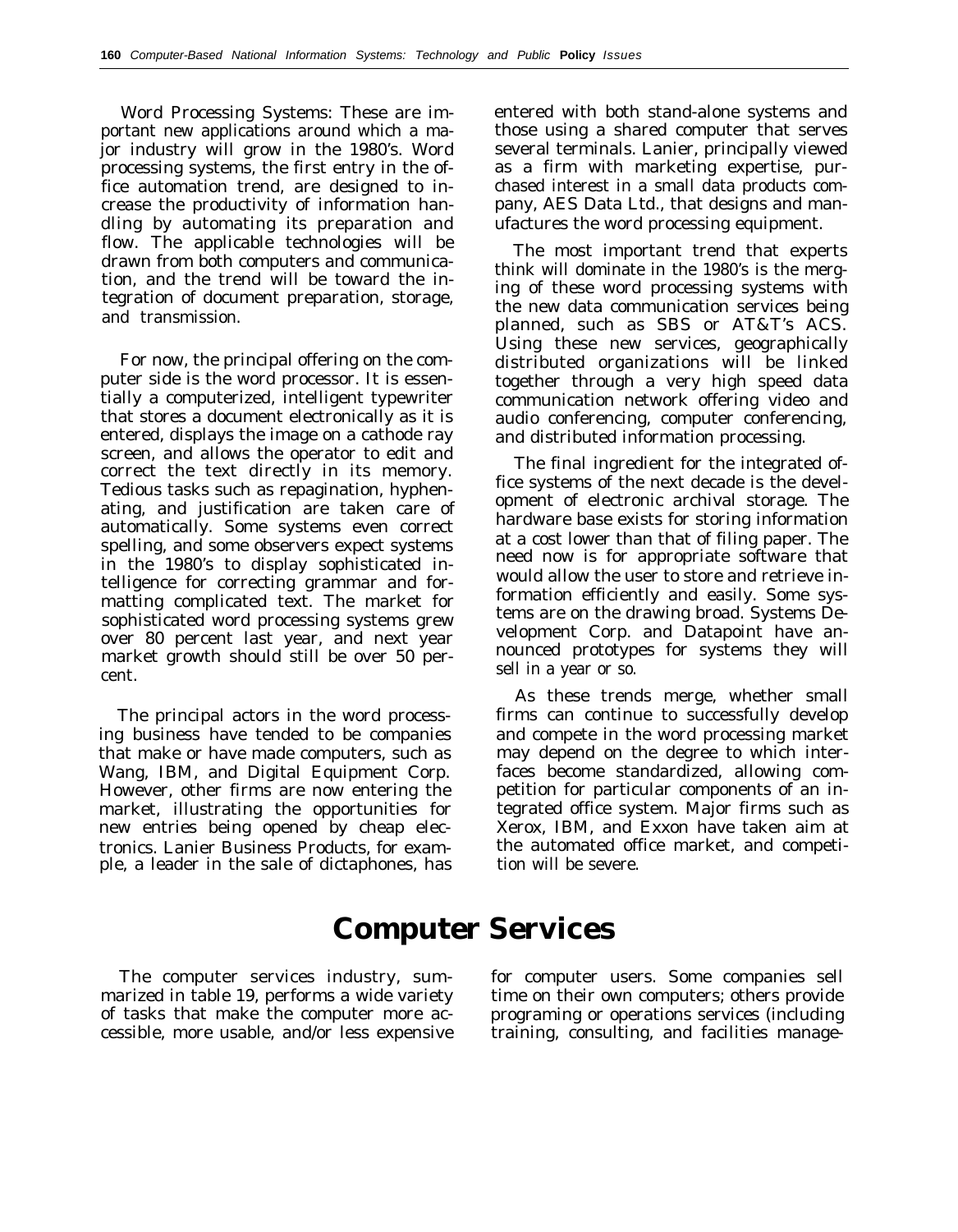#### — **Table 19.—The Computer Services Industry Structure**

|                                                                                                                                                                                                                                                                                                                                                                                                                                                                                                                                                               |                                                                                                                                                                                                                                                                                                                                           |                                                                                                                                                                                                                                                                                                           |                                                                                                                                  | Future trends                                                                                                                                                                                                                                                                                                                                                                                        |
|---------------------------------------------------------------------------------------------------------------------------------------------------------------------------------------------------------------------------------------------------------------------------------------------------------------------------------------------------------------------------------------------------------------------------------------------------------------------------------------------------------------------------------------------------------------|-------------------------------------------------------------------------------------------------------------------------------------------------------------------------------------------------------------------------------------------------------------------------------------------------------------------------------------------|-----------------------------------------------------------------------------------------------------------------------------------------------------------------------------------------------------------------------------------------------------------------------------------------------------------|----------------------------------------------------------------------------------------------------------------------------------|------------------------------------------------------------------------------------------------------------------------------------------------------------------------------------------------------------------------------------------------------------------------------------------------------------------------------------------------------------------------------------------------------|
| Services provided<br>Processing services                                                                                                                                                                                                                                                                                                                                                                                                                                                                                                                      | Purpose and/or use                                                                                                                                                                                                                                                                                                                        | Nature of Industry                                                                                                                                                                                                                                                                                        | Nature and size of market                                                                                                        |                                                                                                                                                                                                                                                                                                                                                                                                      |
| These firms called service bureaus<br>provide access to computer time<br>They also provide access 10 pro-<br>grams designed for specific control<br>applications                                                                                                                                                                                                                                                                                                                                                                                              | For computer users preferring to pur-<br>chase computer time from outside<br>firms rather than owning and op-<br>erating their own systems                                                                                                                                                                                                | A relatively few very large companies<br>and a large number of small but<br>profitable Operations (See table 21)<br>Good opportunity for small com-<br>panies to compete successfully by<br>taking advantage of specialized serv-<br>ices targeted at a market in which<br>they have particular expertise | About \$67 billion worth of computer<br>time was purchased in 1980 and<br>the market is growing at nearly 20<br>percent per year | The coming generation of cheap com-<br>puters will be a threat to those com-<br>panies that just provide computer<br>time without adding market value in<br>the form of application packages and<br>consulting Consequently the move<br>is toward providing programing and<br>other support activites that are less<br>sensitive to the specific source of<br>computer power                         |
| Professional software products and services. (a) Software products<br>Prewritten programs to do specific<br>tasks that can be leased or purchas-<br>ed by users Because heavier pro<br>gram development costs can be writ-<br>ten off against multiple users, this<br>commercial software can be more<br>soundly based mathematically, more<br>flexible more reliable, and better<br>documented than a home-grown pro-<br>gram would be In addition, the ven-<br>dor assumes the burden of the con-<br>tinued maintenance and improve-<br>ment of the package | The majority are for applications<br>although some are designed to im<br>prove the operation of the user's<br>system They tend to be large and<br>complex designed for broad appli-<br>cability e q large data manage-<br>ment and file Inquiry systems op-<br>timization programs, and packages<br>of sophisticated statistical routines | A large number of small firms Over<br>90 percent of the companies fit into<br>ADAPSO's category of those that are<br>smallest in size The large hardware<br>vendors also sell some software<br>products tailored for their machines                                                                       | For the total software products in<br>dustry, the market is estimated at<br>over \$1.5 billion per year                          | The growth rate for the next 5 years<br>for this unusually fast growing in<br>dustry is estimated at 30 percent                                                                                                                                                                                                                                                                                      |
| (b) Software services<br>Provides programing expertise to<br>develop a specific program for a par-<br>ticular user                                                                                                                                                                                                                                                                                                                                                                                                                                            | For a user's own projects, and to<br>assume the responsibilty for the<br>major development efforts for which<br>the customer does not have the ap-<br>propriate staff                                                                                                                                                                     | A few small companies specialize in<br>programing Many large firms, hard-<br>ware manufacturers, service bureaus<br>etc., offer programing services to<br>support their customer's needs                                                                                                                  | A market about equal to that for<br>prewritten packages It is estimated<br>at around \$1 billion per year                        | The industry predicts substantial<br>growth of over 20 percent annually<br>for the next few years, depending in<br>part on the continued scarcity of<br>skilled talent, which makes it costly,<br>thus discouraging users from estab-<br>lishing their own staff of application<br>programmers More market segmenta-<br>tion and specialization seems likely                                         |
| Other services<br>The Industry provides a variety of<br>support services to users                                                                                                                                                                                                                                                                                                                                                                                                                                                                             | For consulting, for operating the<br>customer s computer center, for<br>maintaining the hardware and for<br>Integrated hardware/software<br>systems                                                                                                                                                                                       | Mostly very small firms                                                                                                                                                                                                                                                                                   | No soild estimates of market size<br>could be comparable to that of pro-<br>fessional software support market                    | A new service Industry is developing<br>providing books, magazines, soft-<br>ware, exchange services, employee<br>education, and consulting, for small<br>computer users. With the increase in<br>the use of small computers in the<br>1980's, some major growth potential<br>may exist for services designed to<br>make these new systems most use-<br>ful to a new class of inexperienced<br>users |

—.— —— SOURCE: Office of Technology Assessment and Association of Data Processing Service Organizations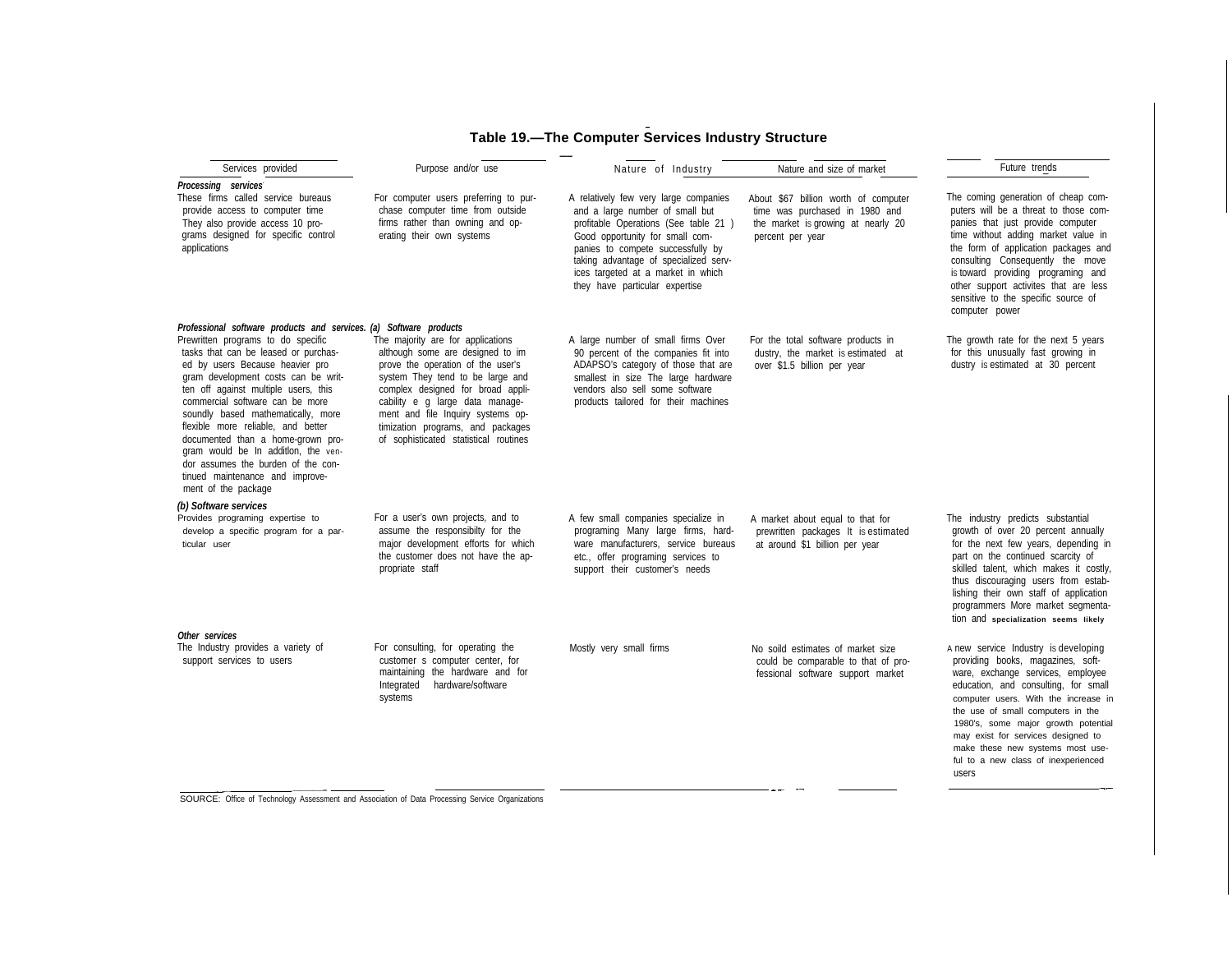ment) to users who own their systems. Still others sell prewritten programs or provide access to those programs on a service bureau computer. Most recently, some companies offer processing services through integrated hardware/software systems.

The Association of Data Processing Service Organizations (ADAPSO) is the principal organization representing this industry. They define the role of their industry as adding "value to the computer hardware utility by integrating into the service people, expertise, products, distribution networks, and education. The structure of the computer service industry as discussed here reflects, in part, that used by ADAPSO.

The largest publicly held independent computer service corporations along with their estimated 1973 revenues from computer services are shown in table 20.

#### **Table 20.—Estimated 1979 Revenues for the Top Five Independent Computer Service Companies**

| Company                         | Estimated 1979<br>revenues (\$ million) |
|---------------------------------|-----------------------------------------|
| Automatic Data Processing \$372 |                                         |
| Computer Sciences Corp.         | 343                                     |
| Electronic Data Systems.        | 274                                     |
|                                 | 193                                     |
| Bradford National. ,            | 120                                     |

<sup>®</sup>The three Companies with the largest computer services revenues - IBM, Control Data Corp., and Burroughs—derive their primary revenues from hardware sales and thus are excluded from this list

SOURCE Association of Data Processing Service Organizations

Table 21 shows the structure of the computer services industry in terms of size of firm.

The following observations can be made about the computer services industry:

- The availability of inexpensive capable computer hardware will put pressure on service firms that only provide customers with access to computer time. Even so, most observers do not expect the computer service bureaus to fold up.
- The service bureaus are showing a trend toward offering an integrated set of services based not only on access to pure computing services, but also to specialized programs and data bases already present in the company's system.
- The service industry seems to be characterized by a few large firms and many, equally profitable, very small operations serving very specialized markets (such as law firms, pharmacies, and civil engineering firms). The development of new data communication facilities will make more of this type of specialized service possible by providing a national marketplace for it.
- A new industry will develop to support the personal and desk-top systems now being marketed. These services will offer maintenance, programs, consulting, and education specifically oriented to owners of these very small systems.

| Table 21 .- Industry and Revenue Structure of Computer Services Industry' |  |  |
|---------------------------------------------------------------------------|--|--|
|                                                                           |  |  |

|                                                                |                        |                                | $1979$ gross               |                          |
|----------------------------------------------------------------|------------------------|--------------------------------|----------------------------|--------------------------|
| Size of operation                                              | Number of<br>companies | 1979 revenues<br>$(S$ billion) | profit<br>margin (percent) | Growth rate<br>(percent) |
|                                                                |                        | \$4.0                          | 1 0%                       | 200/0                    |
| Between \$10 million and \$25 million.                         | 70                     | 1.5                            |                            | 23                       |
| Between \$2 million and \$10 million                           | 450                    | 2.0                            |                            | 22                       |
| Under \$2 million. $\ldots \ldots \ldots \ldots \ldots \ldots$ | 3.500                  | 2.5                            |                            | 22                       |
|                                                                | 4.060                  | \$10.0                         |                            |                          |

This table includes estimated revenues for computer services provided by independent computer service companies and computer hardware manufacturers. Numbers are rounded off

SOURCE: Association of Data Processing Service Organizations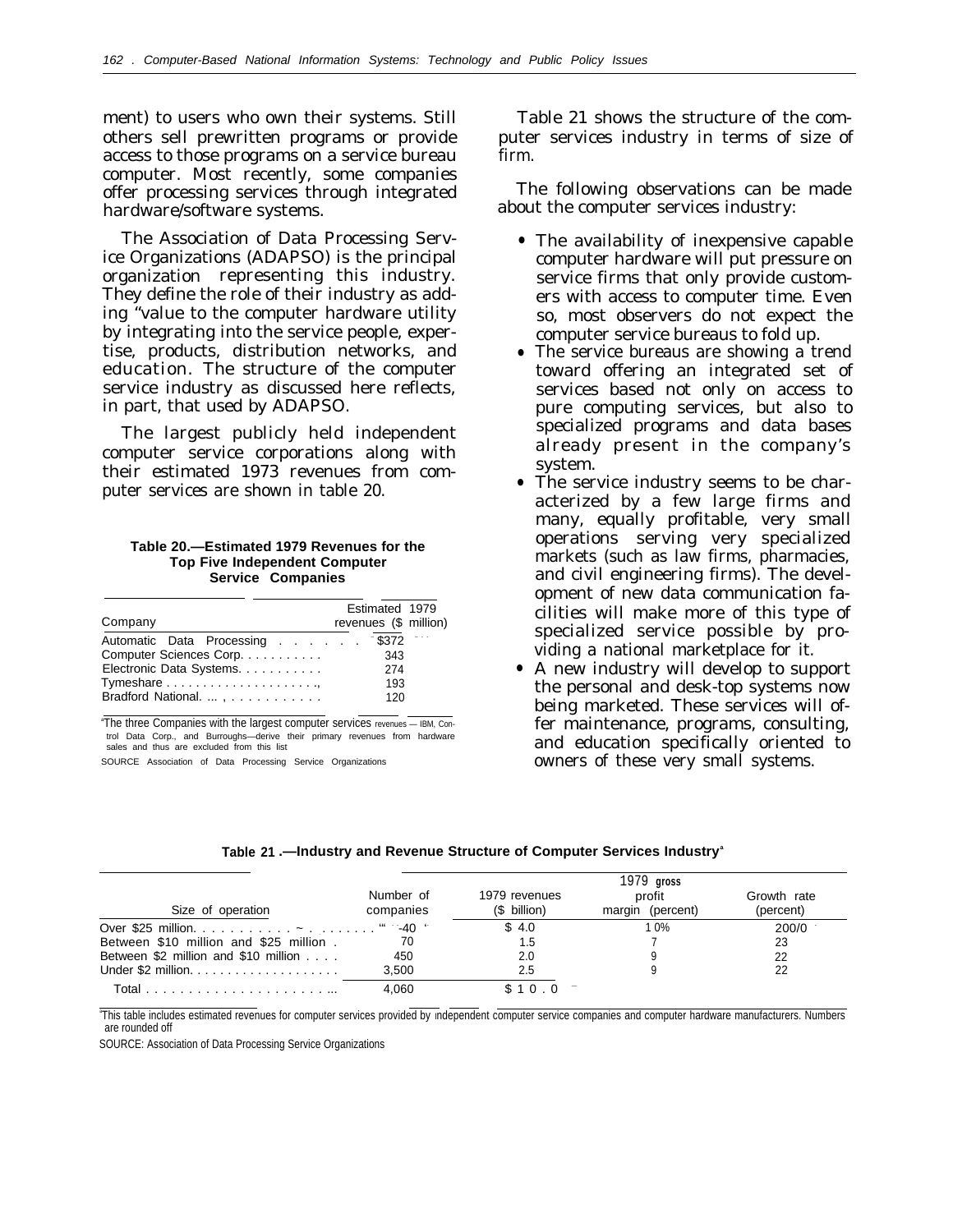## **Information Services**

Selling information is a centuries-old business; however, the computer is forcing a radical change in the character of this industry. The nature of the information sold, the way it is provided, and the principal organizations supplying information services are all changing rapidly, which will shape a new type of industry in this decade.

The traditional information industry has always been predicated on the assumption that some information has tangible economic value and can be treated as a commodity. The industry, taking this traditional approach, views itself as similar to any other industry in structure. That is, it is divided into producers, distributors, and retailers. For example, an author might be a producer, a publisher, a distributor, and the bookstore the retailer. Similarly, in broadcasting there are show producers, networks and syndicates that distribute the programs, and the local stations that broadcast them into homes.

Now the industry is computerizing. Traditional information organizations such as Dun & Bradstreet, Macmillan Press, and the Knight-Ridder newspaper publishers are exploring new uses of information technology to expand their offerings. On the other hand, computer service bureaus, as pointed out in the previous section, are moving away from offering pure computer time and toward providing program and data services that are certainly classifiable as information services even by the most traditional standards. Finally, new companies such as Data Resources, Inc. (now part of McGraw-Hill) have been formed specifically to provide computer-based information services. The computer's impact is being felt by all three sectors of the information industry.

In the *production* of information, increased computerization of social activities means that there is a swiftly growing pool of information of all kinds that can be read by a computer. Financial information, airline reservations, stock transfers and commodity prices, and even wire service news, are examples of information already available in electronic form. Much of it is already transmitted on communication lines.

The next decade or two will see most of the information needed to run people's lives and businesses originated and stored in computers. This trend will stimulate the distribution and retailing of information, be cause putting the information into computer readable form is a major cost of current automated information services.

Data communication technology is changing the rules for the *distribution* of information. Traditional distributors such as broadcast networks, book publishers, and common carriers are looking carefully at the potential advantages offered by data communication. The publishers see a new mechanism to distribute newspapers, books, and magazines, in addition to possible new services; the common carriers and broadcasters see new uses for their facilities as vehicles for these services.

Many of these services will soon be retailed directly to the home or office via telephone, television, and cable. Precursors to these services already exist in a few local cable systems, and experiments such as the recently canceled AT&T Electronic Information Service provide an automated telephone directory and a selection of other information systems over a telephone line to a home terminal.

Some information services are transformed by the use of technology, others are created. It is the new computer-based services that are of particular interest to this study.

The Information Industry Association identifies nine categories of information industry. These are:

1. producers of primary information (books, journals, research studies, etc.);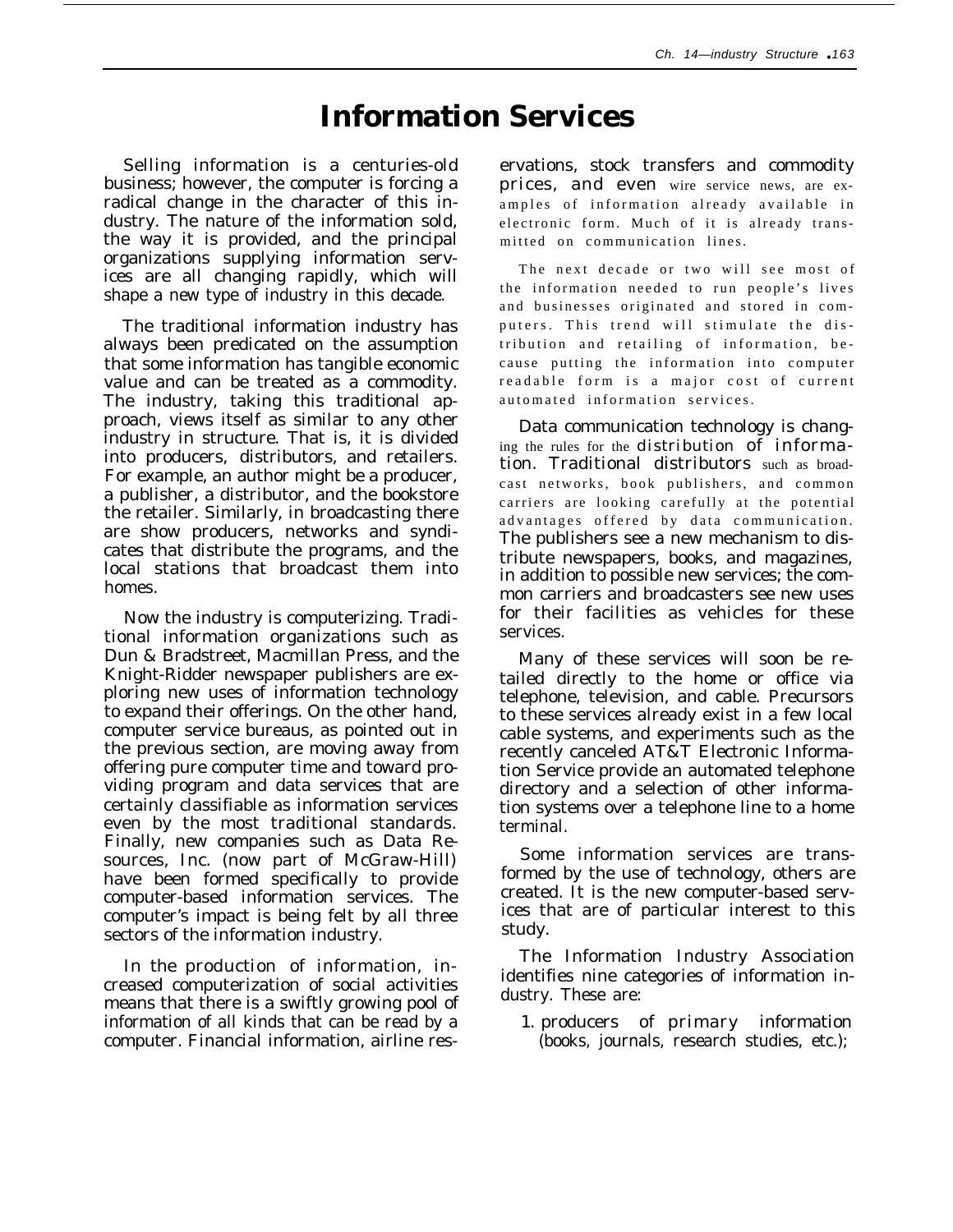- *2.* producers of secondary information (indexes, bibliographies, data bases, microforms, directories, etc.);
- 3. communication companies (broadcast, cable, switching, etc.);
- 4. information distributors, agents, or brokers (on-line service, sales representatives, dealers, etc.);
- 5. information transactors (banks, lending institutions, investment houses, etc.);
- 6. consultants or contract suppliers of information (designers, developers, etc.);
- 7. information retailers or outlets (ondemand services, search services, etc.);
- 8. equipment or supplies companies (computers, micrographics, text processing, graphic arts, etc.); and
- 9. popular media organizations (news, education, advertising, etc. )

Some of these classifications are of particular interest to the computer and communication industry.

Producers of Primary Information: For some time, the intermediate processes of publishing have been undergoing automation. Computerized typesetting, on-line editing and other uses of word processing, and digital communication of edited text are being widely adopted and should increase productivity substantially.

For the time being, the final product will continue to be in paper form. However, the future widespread use of the video disks and high-speed data communication systems may gradually lead to products being published in digitized formats as well.

Producers of Secondary Information: Many producers of bibliographies and information directories now regularly prepare them on computers. Some even offer the final product on-line from a computer. The user dials in from a remote terminal to get the desired information.

These industries have found the computer to be useful not only to automate the more routine aspects of their operations, but also to provide more sophisticated analyses and customized arrangements of the information they maintain. Since a large on-line data base can be searched far more effectively by computer than by hand, the services provided by such a producer are qualitatively different from those provided by a traditional bibliographic service.

Such information, however, is currently very expensive to prepare. Persons must first read the printed material, then analyze, index and otherwise code it, and put it into machine-readable form. In the future, when most printed text will originate on computerbased text processors, automated computerized indexing systems will eliminate most of these tasks.

This high labor cost, coupled with the fact that the initial significant market for such systems is the research community, means that most bibliographic systems now available were originally supported, at least partially, by the Federal Government. Some are now self-supporting, while others continue to be subsidized, depending on their purposes. Bibliographic information is the hardest case, however.

There have been some successful entrepreneurial experiments in providing other forms of on-line data service. Data Resources, Inc. (DRI) is one of the best known. Founded by the well-known econometrician, Otto Eckstein, DRI provides econometric data and access to sophisticated computerbased models to economists, particularly those in private industry. Most of the major corporations in the United States now subscribe to DRI services.

There are a number of such firms that have been founded to provide computerized databank services. Many are still quite small, specializing in particular types of data to serve narrowly targeted markets. The range of services is quite broad. One industry analyst identified 22 different categories of databank service.

Data Transactors: There are many firms that create useful information in the course of their business, although they may not be in the primary information business. For ex-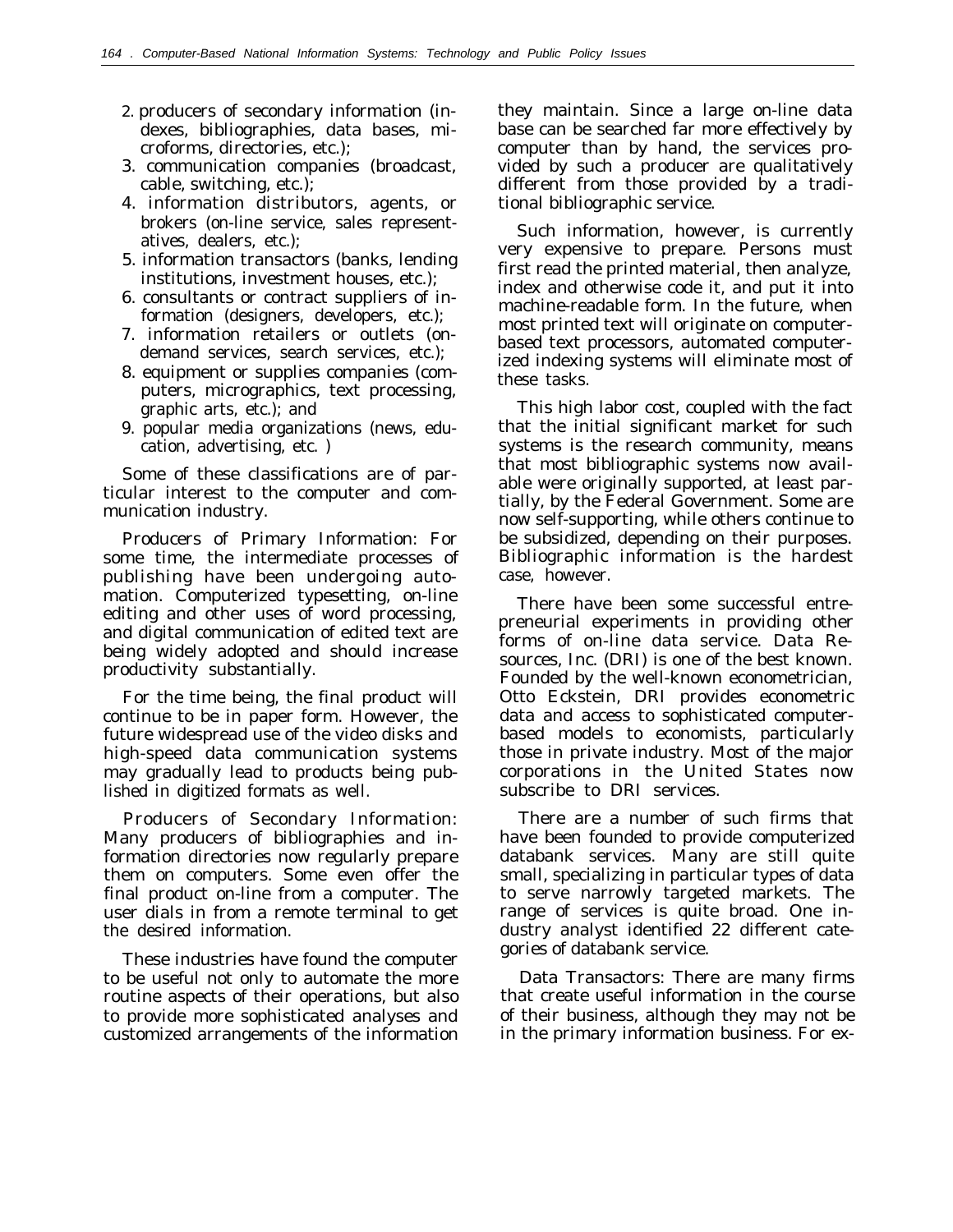ample, banks, stockbrokers, airlines, and credit card companies all create transactional information. More and more of this information is in computer-readable form and, furthermore, is possibly valuable to some other party. This firm or individual may be in a related business, or may have no connection with the principal field of the original data collector.

The market for such data is likely to grow significantly over the next decade. Pools of data from transactions will accumulate in computer systems, and new enterprises will spring up to collect, organize, and sell them. The transactors will find that wholesaling their data pools to such firms will be a profitable side business. When that happens, pressures may well build to increase the amount of information collected beyond that necessary to serve the immediate transaction, thereby increasing the resale value of a company's data pool. These firms will then become principal actors in the information industry.

Information Retailers: Information retailers provide computer-based information products directly to the business or private consumer. They may also be the producers, or they may simply retail other producers' products. So-called "videotext" service providers, which offer in-home information over broadcast or cable television channels, usually serve as brokers, making their facility available to anyone who wants to provide an

information service, in the same way that a grocery store carries soup made by different producers.

Many of the databank providers discussed in the section on secondary producers offer very complicated systems that require some training and experience to use. Therefore, these services are often provided through an intermediary, such as a consultant, librarian, or stockbroker. In a sense, these persons serve as retailers of the information service, marketing it to individual users. The characteristics of the information services sector are summarized in table 22.

The following conclusions can be made about the information services sector:

- Traditional information producers such **as** book publishers, newspapers and network broadcasters will be converting their services into computer and telecommunication-based offerings.
- New information services will be transmitted to the home over telephone, cable, and broadcast carriers. Some of these services may be integrated with in-house computer systems and video disk and tape units.
- Libraries will extend their services beyond mere provision of books into offering computer-based services. Such new activities may conflict with the new commercial in-house services mentioned above.